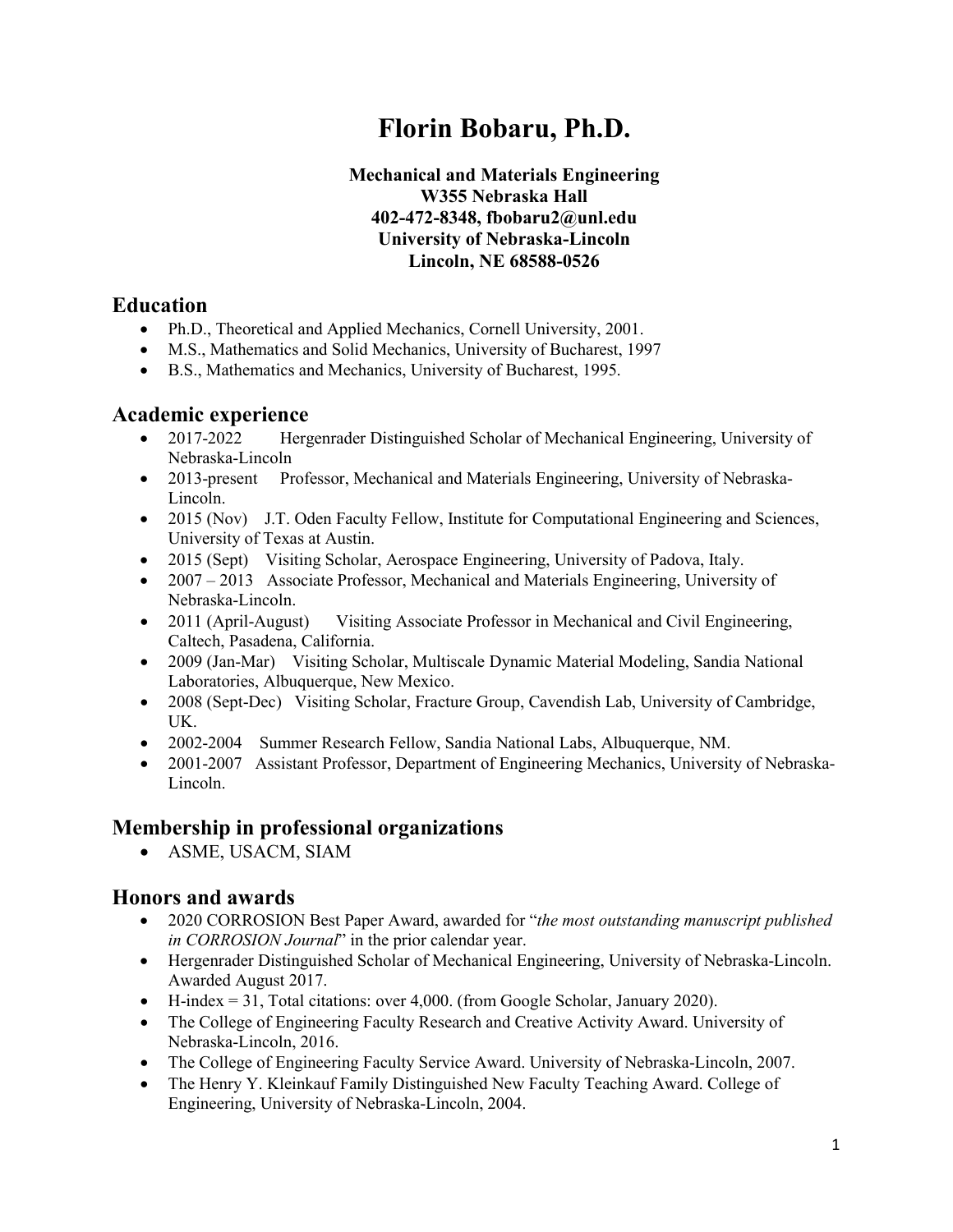- Department of Engineering Mechanics teaching award at the Assistant Professor level (2002-2003).
- College of Engineering Student Advisory Board "Props for Profs" March 2004 award.

#### **Books and book chapters**

- 1. F. Bobaru, J.T. Foster, P.H. Geubelle, S.A. Silling (eds), "Handbook of Peridynamic Modeling," CRC Press/Taylor and Francis Group, 2017.
- 2. F. Bobaru and G. Zhang, "Crack Branching in Dynamic Brittle Fracture", chapter 10 in *Handbook of Peridynamic Modeling*, F. Bobaru, J.T. Foster, P.H. Geubelle, S.A. Silling (eds). CRC Press/Taylor and Francis Group, 2017, pp: 245-316.
- 3. F. Bobaru, Z. Xu, and Y. Wang, "Peridynamic Modeling of Impact and Fragmentation", chapter 13 in *Handbook of Peridynamic Modeling*, F. Bobaru, J.T. Foster, P.H. Geubelle, S.A. Silling (eds). CRC Press/Taylor and Francis Group, 2017, pp: 379-404.
- 4. Z. Chen and F. Bobaru, "A Peridynamic Model for Corrosion Damage", chapter 15 in *Handbook of Peridynamic Modeling*, F. Bobaru, J.T. Foster, P.H. Geubelle, S.A. Silling (eds). CRC Press/Taylor and Francis Group, 2017, pp: 437-487.
- 5. Z. Chen, S. Niazi, G. Zhang, and F. Bobaru, "Peridynamic Functionally Graded and Porous Materials: Modeling Fracture and Damage", in *Handbook of Nonlocal Continuum Mechanics for Materials and Structures*, G.Z. Voyiadjis (ed.), 2018. https://doi.org/10.1007/978-3-319-22977- 5\_36-1

# **Journal Publications**

- 1. R. Karunakaran, S. Ortgies, A. Tamayol, F. Bobaru, M.P. Sealy, "Additive manufacturing of magnesium alloys", *Bioactive Materials*, **5**(1): 44-54, (2020). https://doi.org/10.1016/j.bioactmat.2019.12.004
- 2. S. Jafarzadeh, A. Larios, F. Bobaru, "Efficient Solutions for Nonlocal Diffusion Problems Via Boundary-Adapted Spectral Methods", *Journal of Peridynamics and Nonlocal Modeling* (2020). https://doi.org/10.1007/s42102-019-00026-6
- 3. S. Jafarzadeh, Z. Chen, S. Li, F. Bobaru, "A peridynamic mechano-chemical damage model for stress-assisted corrosion", *Electrochimica Acta*, **323**, 134795, (2019). https://doi.org/10.1016/j.electacta.2019.134795
- 4. Z. Chen, S. Niazi, F. Bobaru, "A peridynamic model for brittle damage and fracture in porous materials", *International Journal of Rock Mechanics and Mining Sciences*, **122**, 104059, (2019). https://doi.org/10.1016/j.ijrmms.2019.104059
- 5. J. Mehrmashhadi, L. Wang, F. Bobaru, "Uncovering the dynamic fracture behavior of PMMA with peridynamics: The importance of softening at the crack tip", *Engineering Fracture Mechanics*, **219**, 106617, (2019). https://doi.org/10.1016/j.engfracmech.2019.106617
- 6. J. Mehrmashhadi, Z. Chen, J. Zhao, F. Bobaru, "A stochastically homogenized peridynamic model for intraply fracture in fiber-reinforced composites", *Composites Science and Technology*, **182**, 107770 (2019). https://doi.org/10.1016/j.compscitech.2019.107770
- 7. S. Jafarzadeh, Z. Chen, F. Bobaru, "Computational modeling of pitting corrosion ", *Corrosion Reviews*, **37**(5): 419-439 (2019). https://doi.org/10.1515/corrrev-2019-0049
- 8. S. Jafarzadeh, Z. Chen, J. Zhao, F. Bobaru, "Pitting, lacy covers, and pit merger in stainless steel: 3D peridynamic models", *Corrosion Science*, **150**:17-31 (2019). https://doi.org/10.1016/j.corsci.2019.01.006
- 9. J. Mehrmashhadi, Y. Tang, X. Zhao, Z. Xu, J. Pan, Q.V. Le, F. Bobaru, "The Effect of Solder Joint Microstructure on the Drop Test Failure: a Peridynamic Analysis", *IEEE Transactions on Components, Packaging and Manufacturing Technology*, **9**(1): 58 - 71 (2019). https://doi.org/10.1109/TCPMT.2018.2862898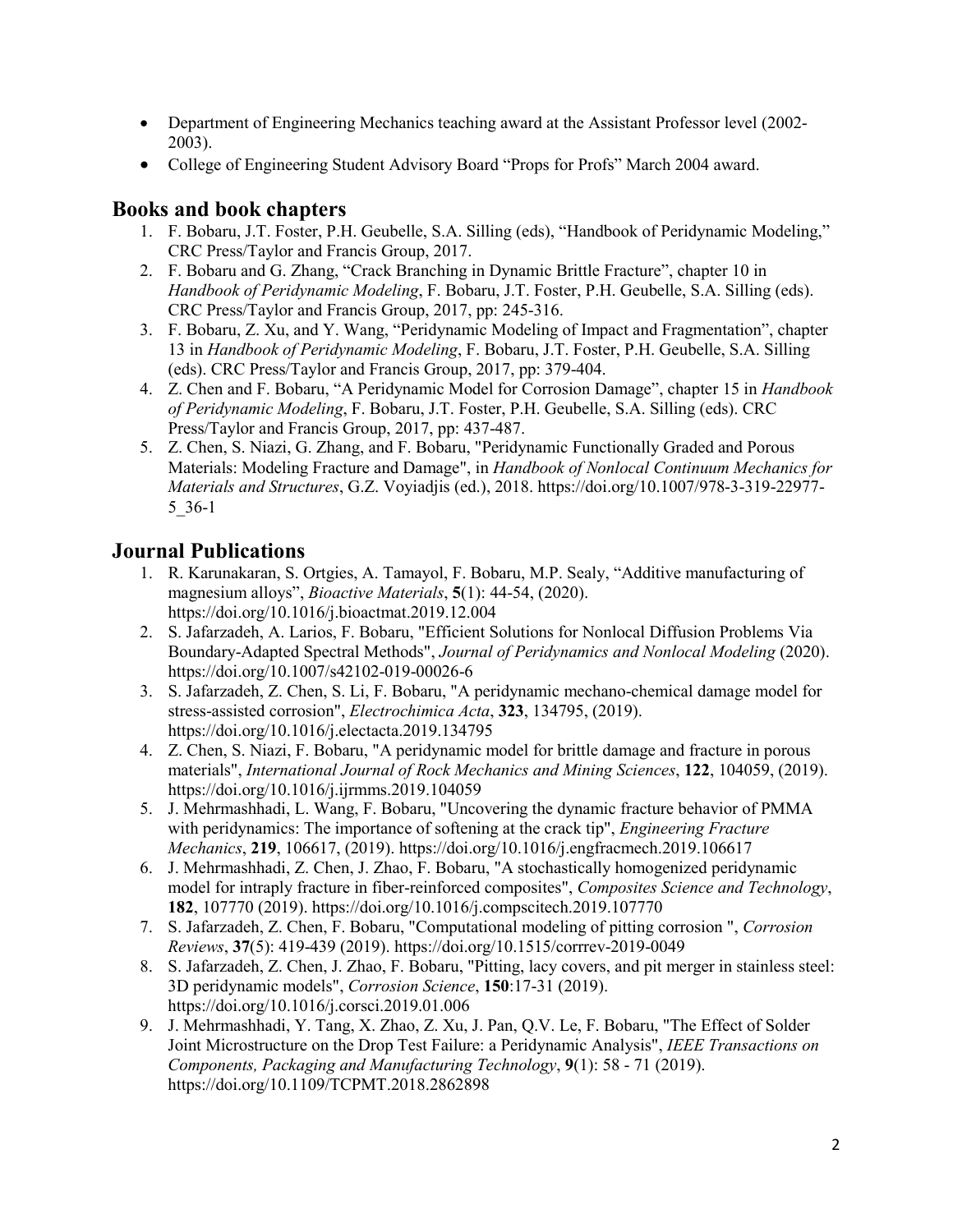- 10. J. Zhao, Z. Chen, J. Mehrmashhadi, F. Bobaru, "Construction of a peridynamic model for transient advection-diffusion problems", *International Journal of Heat and Mass Transfer*, **126,** Part B: 1253-1266 (2018). https://doi.org/10.1016/j.ijheatmasstransfer.2018.06.075
- 11. S. Jafarzadeh, Z. Chen, F. Bobaru, "Peridynamic Modeling of Intergranular Corrosion Damage", *Journal of The Electrochemical Society*, **165**(7): C362-C374 (2018). https://doi.org/10.1149/2.0821807jes
- 12. Z. Xu, G. Zhang, Z. Chen, F. Bobaru, "Elastic vortices and thermally-driven cracks in brittle materials with peridynamics", *International Journal of Fracture*, **209**(1-2): 203–222 (2018). https://doi.org/10.1007/s10704-017-0256-5
- 13. G. Zhang, G. A. Gazonas, F. Bobaru, "Supershear damage propagation and sub-Rayleigh crack growth from edge-on impact: A peridynamic analysis", *International Journal of Impact Engineering*, **113**: 73-87 (2018). https://doi.org/10.1016/j.ijimpeng.2017.11.010
- 14. S. Li, Z. Chen, L. Tan, F. Bobaru, "Corrosion-induced embrittlement in ZK60A Mg alloy", *Materials Science and Engineering A*, **713**: 7-17 (2018). https://doi.org/10.1016/j.msea.2017.12.053
- 15. S. Jafarzadeh, Z. Chen, F. Bobaru, "Peridynamic modeling of repassivation in pitting corrosion of stainless steel", *Corrosion*, **74**(4): 393-414 (2018). http://corrosionjournal.org/doi/abs/10.5006/2615
- 16. Q. V. Le, F. Bobaru, "Surface corrections for peridynamics models in elasticity and fracture", *Computational Mechanics*, **61**(4): 499-518 (2018). http://rdcu.be/vpxv
- 17. Q.V. Le, F. Bobaru, "Objectivity of State-Based Peridynamic Models for Elasticity", *Journal of Elasticity*, **131**(1): 1-17 (2018). https://doi.org/10.1007/s10659-017-9641-6
- 18. G. Zhang and F. Bobaru, "Modeling the evolution of fatigue failure with peridynamics", *Romanian Journal of Technical Sciences - Applied Mechanics*, **61**(1): 22-40 (2016).
- 19. S. Li, Z. Chen, F. Wang, B. Cui, L. Tan, and F. Bobaru, "Analysis of Corrosion-Induced Diffusion Layer in ZK60A Magnesium Alloy", *Journal of The Electrochemical Society*, **163**(13): C784-C790 (2016).
- 20. Z. Chen, D. Bakenhus, and F. Bobaru, "Advantages of using a constructive peridynamic kernel for elasticity", *Computer Methods in Applied Mechanics and Engineering*, **311**: 356-373 (2016).
- 21. G. Zhang, Q.V. Le, A. Loghin, A. Subramaniyan, and F. Bobaru, "Validation of a peridynamic model for fatigue cracking", *Engineering Fracture Mechanics*, **162**: 76-94 (2016).
- 22. G. Sarego, Q. V. Le, F. Bobaru, M. Zaccariotto, and U. Galvanetto, "Linearized State-based Peridynamics for 2D problems", *International Journal for Numerical Methods in Engineering*, **108**(10): 1174-1197 (2016).
- 23. Z. Chen, G. Zhang, and F. Bobaru, "The Influence of Passive Film Damage on Pitting Corrosion", *Journal of The Electrochemical Society*, **163**(2): C19-C24 (2016).
- 24. F. Bobaru and G. Zhang, "Why do cracks branch? A peridynamic investigation of dynamic brittle fracture", *International Journal of Fracture*, **196**(1): 59-98 (2015).
- 25. Z. Chen and F. Bobaru, "Selecting the kernel in a peridynamic formulation: A study for transient heat diffusion", *Computer Physics Communications*, **197**: 51-60 (2015).
- 26. Z. Cheng, G. Zhang, Y. Wang, and F. Bobaru, "A peridynamic model for dynamic fracture in functionally graded materials", *Composite Structures*, **133**: 529-546 (2015).
- 27. Z. Chen and F. Bobaru, "Peridynamics modeling of pitting corrosion damage", *Journal of the Mechanics and Physics of Solids*, **78**: 352–381 (2015).
- 28. W. Hu, Y. Wang, J. Yu, C-F. Yen, and F. Bobaru, "Impact damage on a thin glass plate with a thin polycarbonate backing", *International Journal of Impact Engineering*, **62**:152-165 (2013).
- 29. F. Bobaru, Y.D. Ha, and W. Hu, "Damage progression from impact in layered glass modeled with peridynamics", *Open Engineering*, **2**(4): 551–561 (2012).
- 30. F. Bobaru and W. Hu, "The meaning, selection, and use of the peridynamic horizon and its relation to crack branching in brittle materials", *International Journal of Fracture*, **176**: 215–222 (2012).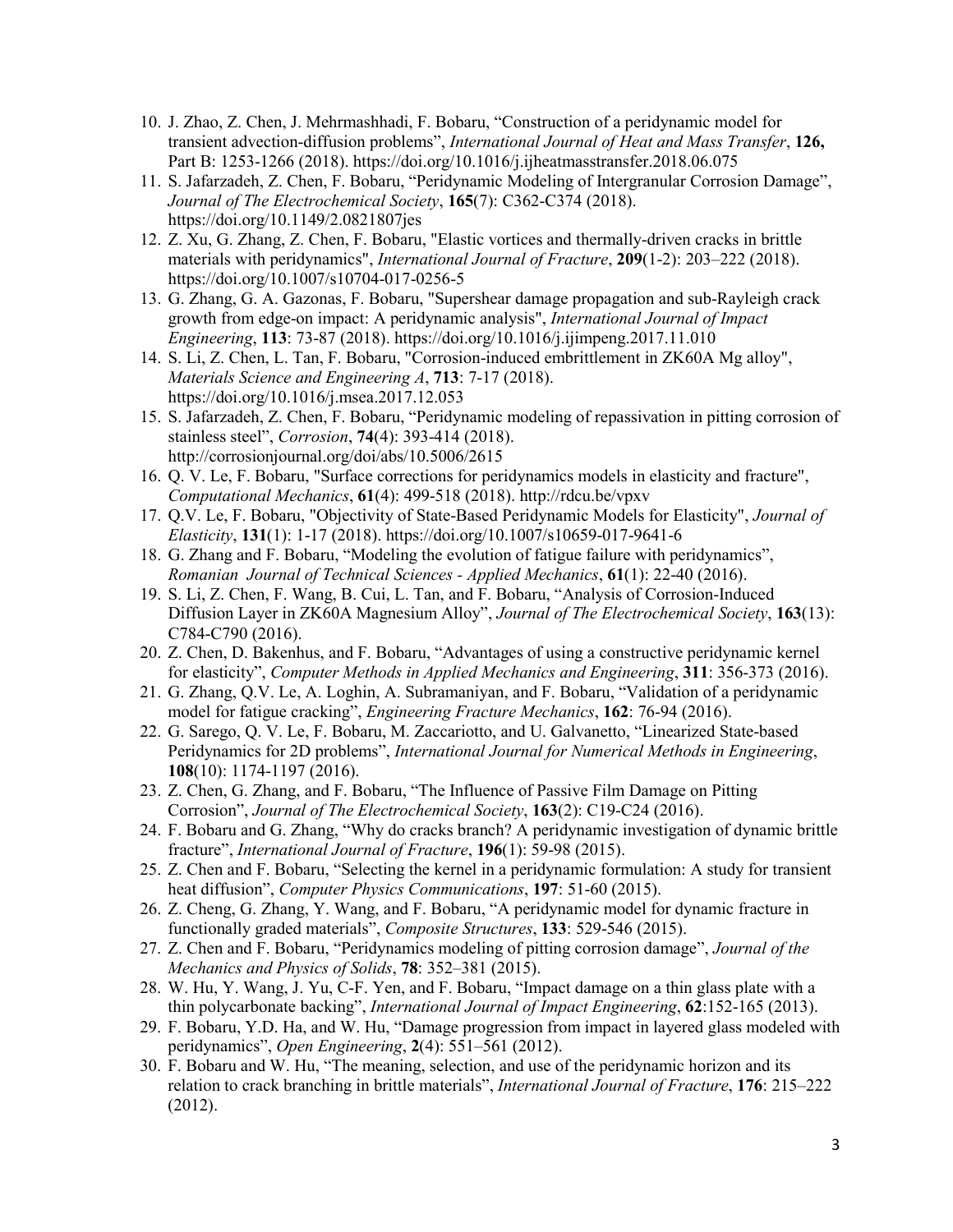- 31. W. Hu, Y.D. Ha, F. Bobaru, and S.A. Silling, "The formulation and computation of the nonlocal J-integral in bond-based peridynamics", *International Journal of Fracture*, **176**: 195–206 (2012).
- 32. W. Hu, YD. Ha, and F. Bobaru, "Peridynamic model for dynamic fracture in unidirectional fiberreinforced composites", *Computer Methods in Applied Mechanics and Engineering*, **217–220**: 247–261 (2012).
- 33. F. Bobaru and M. Duangpanya, "A Peridynamic Formulation for Transient Heat Conduction in Bodies with Evolving Discontinuities", *Journal of Computational Physics*, **231**(7): 2764-2785 (2012).
- 34. YD. Ha and F. Bobaru, "Characteristics of dynamic brittle fracture captured with peridynamics", *Engineering Fracture Mechanics*, **78**: 1156–1168 (2011).
- 35. F. Bobaru and YD. Ha, "Adaptive refinement and multiscale modeling in 2D Peridynamics", *International Journal for Multiscale Computational Engineering*, **9**(6): 635-659 (2011).
- 36. F. Bobaru, "Peridynamics and Multiscale Modeling" Editorial in Special Issue on "Advances in Peridynamics", *International Journal for Multiscale Computational Engineering*, **9**(6): vii-ix (2011).
- 37. W. Hu, YD. Ha, and F. Bobaru. "Modeling Dynamic Fracture and Damage in Fiber-Reinforced Composites with Peridynamics", *International Journal for Multiscale Computational Engineering*, **9**(6): 707–726 (2011).
- 38. A.L. Collins, J.W. Addiss, S.M. Walley, K. Promratana, F. Bobaru, W.G. Proud, D.M. Williamson, "The effect of rod nose shape on the internal flow fields during the ballistic penetration of sand", *International Journal of Impact Engineering*, **38**(12): 951-963 (2011).
- 39. F. Bobaru and M. Duangpanya, "The peridynamic formulation for transient heat conduction," *International Journal of Heat and Mass Transfer*, **53**(19-20): 4047-4059 (2010).
- 40. YD. Ha and F. Bobaru, "Studies of dynamic crack propagation and crack branching with peridynamics," *International Journal of Fracture*, **162**(1-2): 229-244 (2010).
- 41. S. A. Silling, O. Weckner, E. Askari, and F. Bobaru, "Crack nucleation in a peridynamic solid," *International Journal of Fracture*, **162**(1-2): 219-227 (2010).
- 42. F. Bobaru, M. Yang, L.F. Alves, S.A. Silling, E. Askari, and J. Xu, "Convergence, adaptive refinement, and scaling in 1D peridynamics", *International Journal for Numerical Methods in Engineering*, **77**: 852-877 (2009).
- 43. F. Bobaru, J.S. Chen, and J. A. Turner, "Advances in the Dynamics of Granular Materials", *Mechanics of Materials*, **41**(6): 635-636, (2009).
- 44. K. Rattanadit, F. Bobaru, K. Promratana, and J. A. Turner, "Force chains and resonant behavior in bending of a granular layer on an elastic support", *Mechanics of Materials*, **41**(6): 691-706, (2009).
- 45. P. Qiao, M. Yang, and F. Bobaru, "Impact mechanics and high-energy absorbing materials: review", *Journal of Aerospace Engineering*, **21**(4): 235-248 (2008).
- 46. F. Bobaru, "Influence of van der Waals forces on increasing the strength and toughness in dynamic fracture of nanofiber networks: a peridynamic approach", *Modelling and Simulation in Materials Science and Engineering,* **15**: 397-417 (2007).
- 47. F. Bobaru, "Designing optimal volume fractions for functionally graded materials with temperature-dependent material properties", *Journal of Applied Mechanics*, **74**: 861-874 (2007).
- 48. W. Kang, J.A. Turner, F. Bobaru, L. Yang, and K. Rattanadit, "Granular layers on vibrating plates: Effective bending stiffness and particle-size effects", *Journal of the Acoustical Society of America*, **121**: 888-896 (2007).
- 49. F. Bobaru and S. Rachakonda, "E(FG)2: a new fixed-grid shape optimization method based on the element-free Galerkin meshfree analysis", *Structural and Multidisciplinary Optimization*, **32**(3): 215-228 (2006).
- 50. R.K. Lakkaraju, F. Bobaru, and S.L. Rohde, "Optimization of multilayer wear-resistant 3 thin films using finite element analysis on stiff and compliant substrates", *Journal of Vacuum Science and Technology (A)*, **24** (1): 146-155 (2006).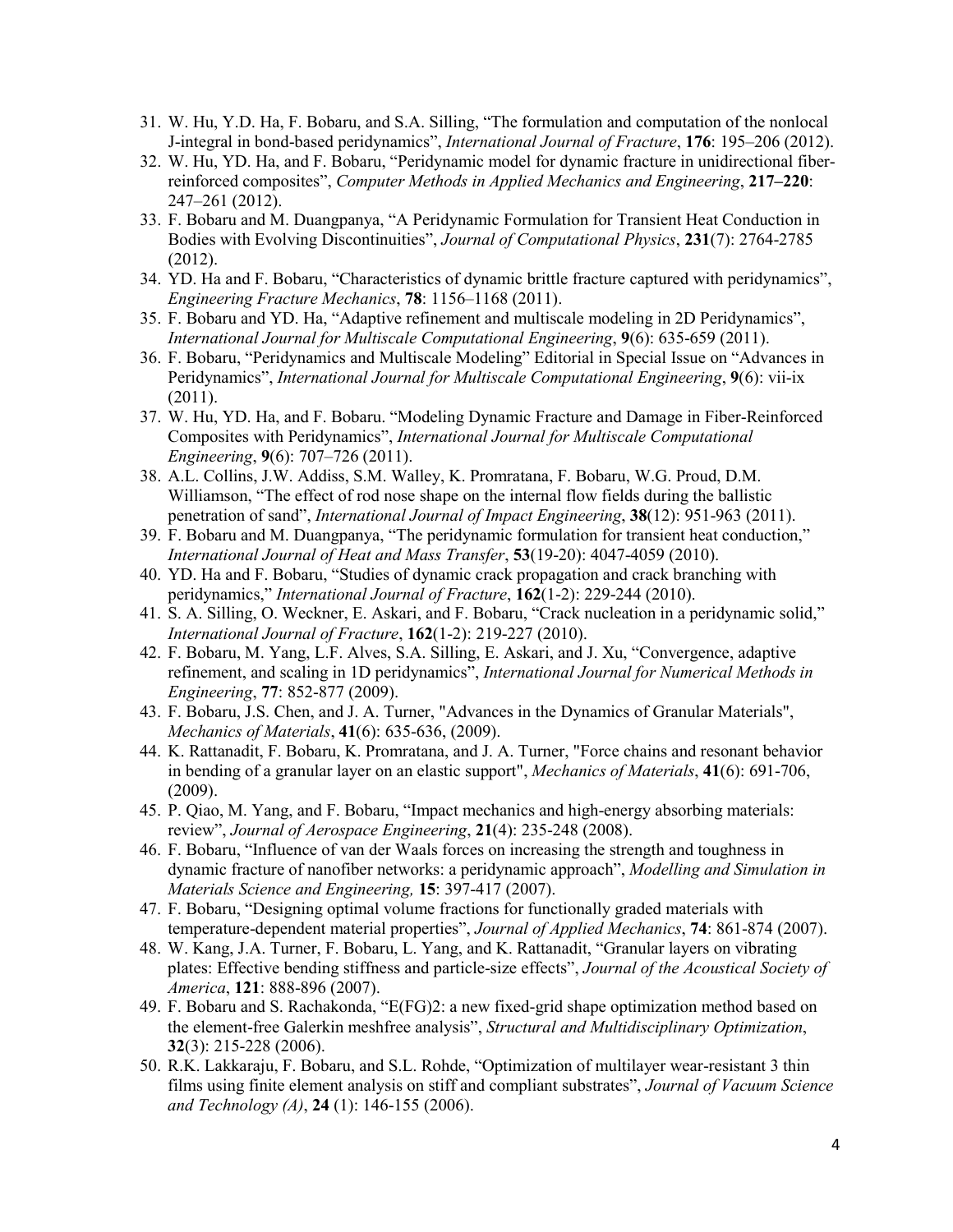- 51. S.A. Silling and F. Bobaru, "Peridynamic modeling of membranes and fibers", *International Journal of Non-Linear Mechanics*, **40**(2-3): 395-409 (2005).
- 52. F. Bobaru and S. Rachakonda, "Optimal shape profiles for cooling fins of high and low conductivity", *International Journal of Heat and Mass Transfer*, **47**(23): 4953-4966 (2004).
- 53. F. Bobaru and S. Rachakonda, "Boundary layer in shape optimization of convective fins using a meshfree approach", *International Journal for Numerical Methods in Engineering*, **60**(7): 1215- 1236 (2004).
- 54. F. Bobaru and Subrata Mukherjee, "Meshless approach to shape optimization of linear thermoelastic solids", *International Journal for Numerical Methods in Engineering*, **53**(4): 765- 796 (2002).
- 55. F. Bobaru and S. Mukherjee, "Shape Sensitivity Analysis and Shape Optimization in Planar Elasticity Using the Element-Free Galerkin Method", *Computer Methods in Applied Mechanics and Engineering*, **190**(32-33) 4319-4337 (2001).
- 56. F. Bobaru, "Prestressed Elastic Solid Containing a Crack, Subjected to Normal or Tangential Loadings", *Revue Roumaine des Science Technique, Serie de Mecanique Applique*, **41**(5-6): 421- 429 (1996).

#### **Peer Reviewed Papers in Conference Proceedings**

- 1. **F. Bobaru**, J. Mehrmashhadi<sub>2</sub>, Z. Chen, and S. Niazi<sub>2</sub>, In: The ASC 33<sup>rd</sup> Technical Conference, Sept. 24-28<sup>th</sup>, Seattle, WA, (9pp) (2018).
- 2. **F. Bobaru**, G. Zhang. "Transition from damage to localized cracks in dynamic fracture of polycrystalline ceramics", X-DMS 2015 eXtended Discretization MethodS, Ferrara, Italy, Sept. 9-11, (2pp) (2015).
- 3. W. Hu2, Y.D. Ha, and **F. Bobaru**, "Peridynamic models for dynamic fracture in an asymmetrically loaded unidirectional composite", Proceedings of the Computational Structural Engineering Institute of Korea (COSEIK) Annual Conference, Seoul, April 12-13, Korea (4pp) (2012).
- 4. **F. Bobaru**, and Y.D. Ha, "Peridynamic modeling of dynamic brittle fracture in a multi-layered glass system", Proceedings of the Society for the Advancement of Material and Process Engineering, *SAMPE 2012*, Baltimore, Maryland, May 22-24, USA (10pp) (2012).
- 5. Y.D. Ha, and **F. Bobaru**, "Dynamic brittle fracture captured with peridynamics", Proceedings of the ASME 2011 International Mechanical Engineering Congress & Exposition IMECE 2011, November 11-17, 2011, Denver, Colorado, USA (6pp), paper number IMECE-65515 (2011).
- 6. J. Addiss, A. Collins, **F. Bobaru**, K. Promratana, and W. G. Proud, "Dynamic behaviour of granular materials at impact", The 9th International DYMAT Conference on the Mechanical and Physical Behaviour of Materials under Dynamic Loading (6pp), (2009).
- 7. E. Askari, **F. Bobaru**, R. B. Lehoucq, M. L. Parks, S. A. Silling, and O. Weckner, "Peridynamics for multiscale materials modeling," Scientific Discovery through Advanced Computing conference, SCIDAC 2008. *Journal of Physics: Conference Series*, Vol. **125** (2008) 012078 (11pp). DOI: 10.1088/1742-6596/125/1/012078
- 8. **F. Bobaru**, K. Rattanadit, and J. A. Turner, "Coupled Dem-Fem For Modeling Granular Layers On Vibrating Elastic Structures" International Conference on Computational Methods for Coupled Problems in Science and Engineering, COUPLED PROBLEMS 2007, M. Papadrakakis, E. Oñate and B. Schrefler (Eds), CIMNE, Barcelona, (2007).
- 9. J.A. Turner, W. Kang, **F. Bobaru**, L. Yang, and K. Rattanadit, "Influence of Particle Size on the Vibration of Plates Loaded with Granular Material", in Proceedings of SPIE Vol. 6217, 621710, pp: 1-8 (2006).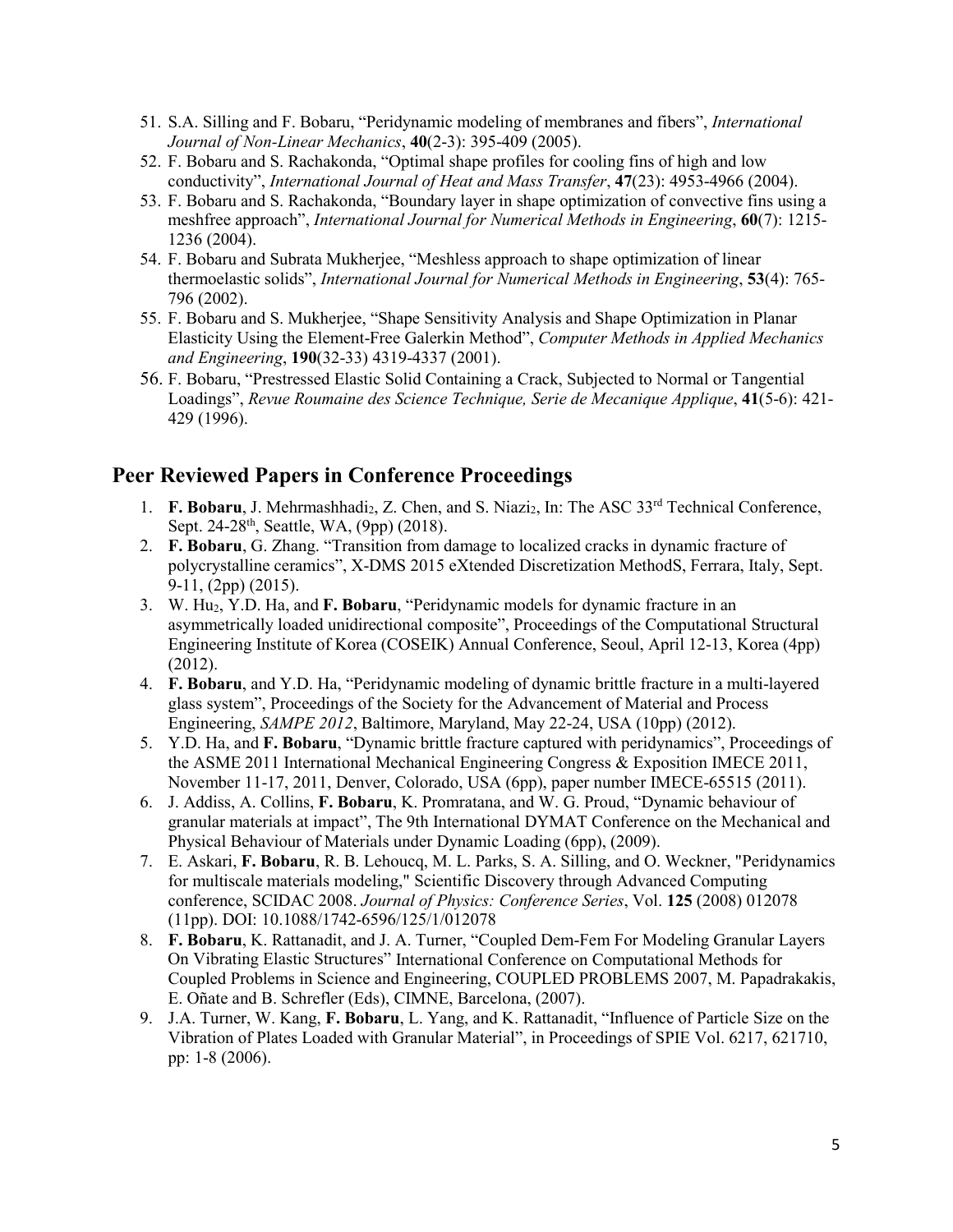- 10. **F. Bobaru**, S.A. Silling, and H. Jiang, "Peridynamic fracture and damage modelling of membranes and nanofiber networks", Proceedings of the XI International Conference on Fracture, Turin, Italy, March 20-25, 5748, pp: 1-6 (2005).
- 11. R.K. Lakkaraju<sub>1</sub>, **F. Bobaru**, and S.L. Rohde, "Optimization of Multilayer Wear-resistant Thin Films Using Finite Element Analysis", in *Tribological and Decorative Coating*, the 48th Society of Vacuum Coaters Technical Conference Proceedings, ISSN 0737-5921, pp: 604-609 (2005).
- 12. **F. Bobaru** and H. Jiang, "Optimization of functionally graded materials with temperature dependent properties: a meshfree solution". The XXI International Congress of Theoretical and Applied Mechanics, August 2004, Warsaw, Poland, ISBN 83-89687-01-1, 12789:1-2 (2004).
- 13. **F. Bobaru** and S.A. Silling, "Peridynamic 3D models of nanofiber networks and carbon nanotube-reinforced composites", in *Materials Processing and Design*: Proceedings of Numiform 2004, the 8th International Conference on Numerical Methods in Industrial Forming Processes, Columbus, Ohio, June 13-17, 2004. *American Institute of Physics*, Conference Proceedings 712, pp: 1565-1570 (2004).
- 14. **F. Bobaru** and S.A. Silling, "Modeling and simulation of nanofiber porous membranes and carbon nanotube-reinforced composites". The *2003 SIAM Conference on Mathematics for Industry: Challenges and Frontiers*, Toronto, Canada, October 13-15, pp: 30-31 (2003).
- 15. **F. Bobaru** and S. Rachakonda, "Numerical Optimal Shape Design of Natural Convection Cooled Fins: Accounting for the Thermal Boundary Layer", in *Proceedings of The 5th International Congress on Thermal Stresses and Related Topics, Volume 2*. Blacksburg, VA, USA, June 8-11, pp: WA-7-2-1 to WA-7-2-4 (2003).
- 16. **F. Bobaru** and S. Rachakonda, "Meshfree method for Shape Optimization of Cooling Fins: Shape Dependence on Conductivity Parameters", in *Papers of The Fifth World Congress On Structural And Multidisciplinary Optimization*, Lido di Jesolo-Venice, Italy, May 19-23, pp: 429- 430 (2003).

#### **Invited talks or Keynote Presentations**

- 1. **Iowa State University, Aerospace Engineering Department**. Title of talk: "*Is the glass halffull, half-empty, or …. cracked? The importance of nonlocal modeling of material degradation and failure*", March 5<sup>th</sup>, 2020.
- 2. **Mesoscale Science at Extreme Conditions Workshop organized by the Los Alamos National Lab**, Santa Fe, New Mexico. Title of talk: "*Peridynamic Models for Corrosion Damage: The Role of the Embrittled Layer in Stress Corrosion Cracking*", August 6-8, 2019.
- 3. **"Mathematical Challenges Associated with Failure of Brittle Materials" supported by the Army Research Office (ARO)**, at Johns Hopkins University in Baltimore, MD. Title of talk: "Brittle Fracture with Peridynamics", May 20-21, 2019.
- 4. **University of Bucharest, Faculty of Mathematics and Computer Science, Bucharest, Romania**. Mechanics of Deformable Media Seminar. Title of talk: "*Computing the evolution of corrosion damage*", June 29th, 2018.
- 5. **Department of Mechanical Engineering and Engineering Science, University of North Carolina at Charlotte**, Charlotte, NC, USA. Title of talk: "*What do cyclones and fracture have in common?*", March 1st, 2018.
- 6. **Keynote Presentation in the Computational Fracture Mechanics symposium** at the 14th U.S. National Congress on Computational Mechanics, Montreal, Canada. Title of talk: *"Thermally-Driven Oscillatory Cracks and Branching Cracks in Glass: A Peridynamic Analysis"*, July 19th, 2017.
- 7. **Faculty of Mathematics, University of Bucharest, Romania.** Title of talk*: "Cyclones" and Fracture: elastic vortices as drivers of instabilities in quenching-induced fracture of glass"*. June 15th, 2017.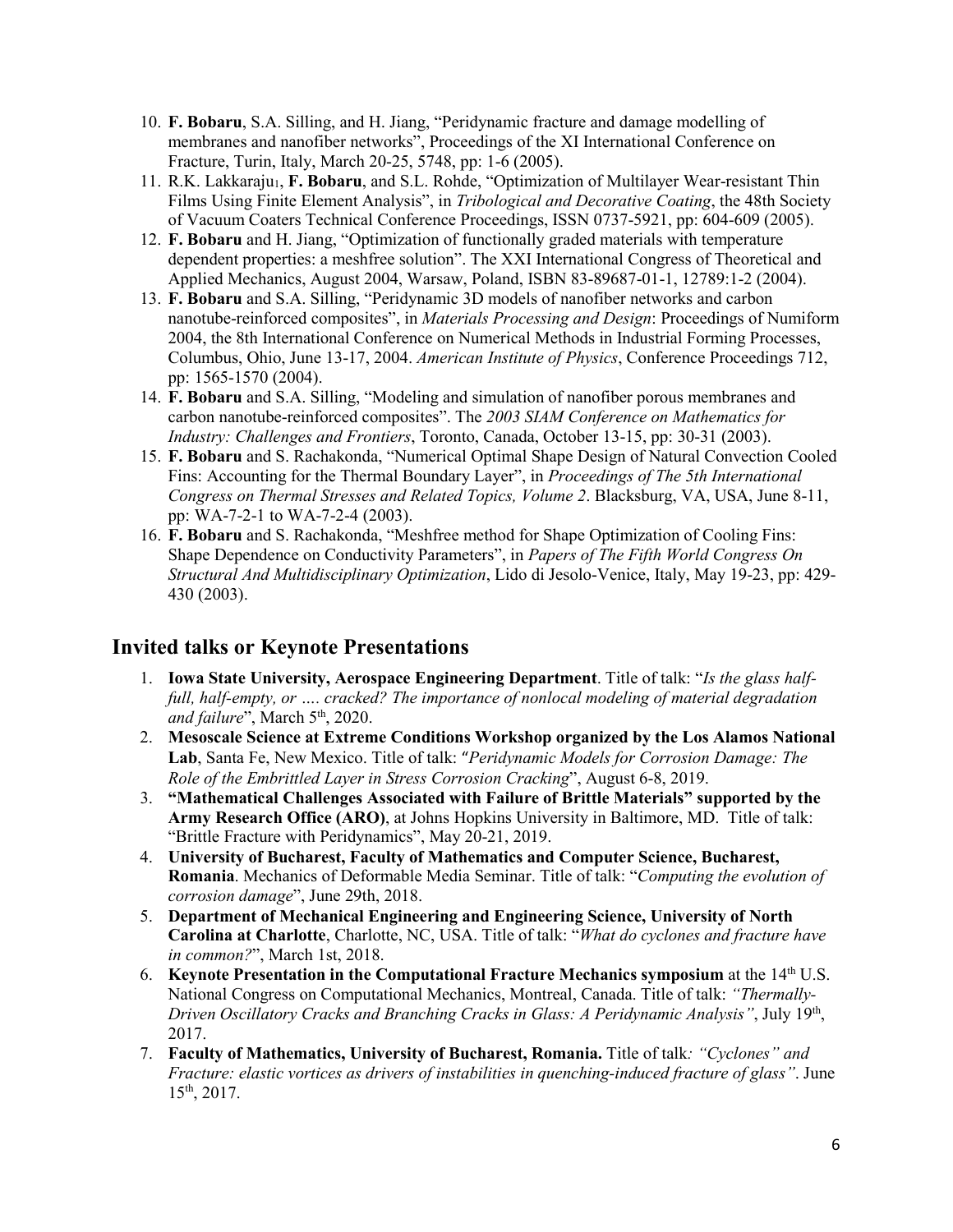- 8. **Mechanical and Aerospace Engineering, The Ohio State University.** Title of talk: "Peridynamic Modeling of Corrosion Damage and Fracture", February 24<sup>th</sup>, 2017.
- 9. **Center for Mechanics of Solids, Structures and Materials**, Aerospace Engineering and Engineering Mechanics, **University of Texas at Austin**. Title of talk: *"Peridynamic Modeling of Corrosion Damage"*, November 10, 2015.
- 10. **Institute for Computational Engineering and Sciences (ICES) Seminar, University of Texas at Austin**. Title of talk: *"Why do Cracks Branch? and Reasons for Nonlocality in Dynamic Brittle Fracture"*, November 12, 2015.
- 11. **Department of Aerospace Engineering, University of Padova**, Italy. Title of talk: *"Modeling Corrosion Damage with Peridynamics"*, September 18<sup>th</sup>, 2015.
- 12. **Department of Aerospace Engineering, University of Padova**, Italy. Title of talk: *"Crack Branching, Impact, and Fragmentation: peridynamic studies of failure mechanisms in brittle materials"*, September 4<sup>th</sup>, 2015.
- 13. **Structural Mechanics TIM, organized by NAVAIR,** Falls Church, VA. Title of talk: *"Peridynamic models for corrosion damage"*, June 26<sup>th</sup>, 2015.
- 14. **USACM Workshop on Computational Aspects of Multiscale Materials Modeling**, May 13- 16, 2014, Evanston, MI. Title of talk: *"Length-scales and nonlocality in modeling of material dynamic failure with peridynamics"*, May 13, 2014.
- 15. **Corning Inc, Corning, NY**. Title of talk: *Dynamic fracture and fragmentation in glass: making the case for peridynamic modeling*, June 3rd, 2013.
- 16. **NAVAIR, Patuxent River, Maryland**. Title of talk: *The case for peridynamic modeling for dynamic brittle fracture*, May 8th, 2013.
- 17. **University of Nebraska-Lincoln, NSF REU in the Mathematics Department**. Title of talk: *An overview of Peridynamics and its Applications,* June 21st, 2012.
- 18. **University of Southern California (USC),** Los Angeles, CA, The Sony Astani Department of Civil and Environmental Engineering, *The Problem of Dynamic Fracture in Brittle Materials and its Peridynamic Solution*, September 26th, 2011.
- 19. **University of California, Irvine (UCI)**, Irvine, CA, Department of Civil and Environmental Engineering, *Modeling and Simulation of Dynamic Brittle Fracture and Dynamics of Granular Matter*, May 23rd, 2011.
- 20. **University of California, Los Angeles (UCLA)**, Los Angeles, CA, Civil and Environmental Engineering. Title of talk: *Peridynamic Models and Predictions in Dynamic Brittle Fracture Problems*, May 3rd, 2011.
- 21. **California Institute of Technology (Caltech)**, Pasadena, CA, Mechanical and Civil Engineering. Title of talk: *Computing Complex Dynamic Phenomena: Dynamic Brittle Fracture, Heat Flow over Growing Cracks, and Enhanced Mixing of Granular Matter*, April 19th, 2011.
- 22. **University of Nebraska-Lincoln**, Department of Mechanical Engineering, Pierson Lectures, Title of talk: *Tough Problems in Dynamic Brittle Fracture and their Peridynamic Solutions*, September, 24th, 2010.
- 23. **Exxon Mobil Research and Engineering**, Corporate Strategic Research, Annandale, NJ. Title of talk: *The Dynamic Brittle Fracture Problem and the Peridynamic Solution*, January, 2010.
- 24. **Materials Design Users Group Meeting**, Washington D.C., Title of talk: *Peridynamics Predictions in Dynamic Fracture*, October 22nd, 2009.
- 25. **Army Research Laboratory**, Aberdeen Proving Grounds, Maryland. Title of talk: *The Dynamic Brittle Fracture Problem: The Peridynamic Solution*, September 16th, 2009.
- 26. **Sandia National Laboratories**, Albuquerque, New Mexico. Computer Science Research Institute. Title of the talk: *Nonlocality and length-scales in dynamic fracture: the peridynamic solution*, January 29th, 2009.
- 27. **University of Cambridge, Cavendish Laboratory**, Surfaces, Microstructure and Fracture Group, Shock and Fracture Group. Title of the talk: *Nonlocality and dynamic fracture: Are multiscale models the answer in dynamic fracture?* October, 21st, 2008.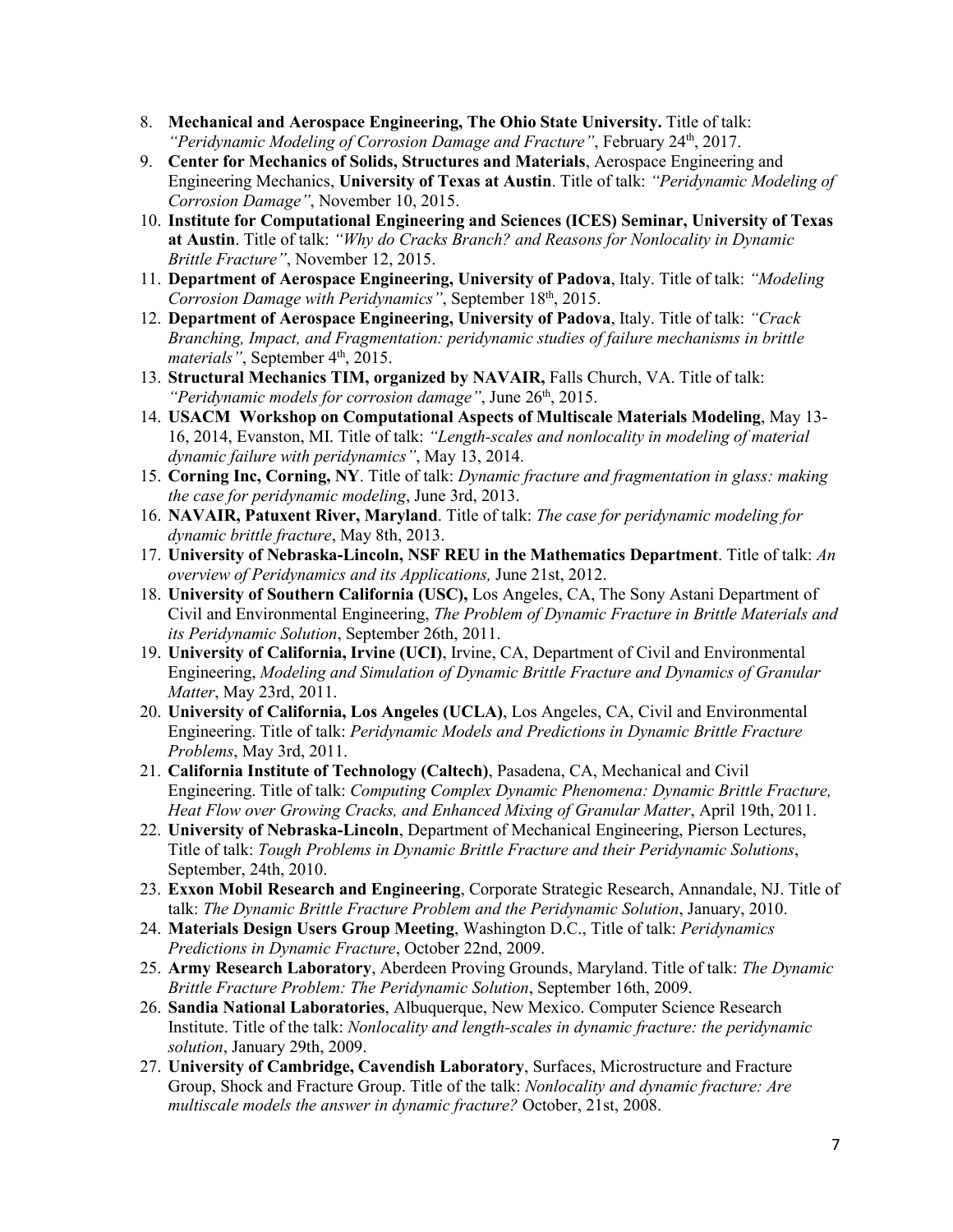- 28. **Louisiana State University**, Department of Mechanical Engineering. Title of the talk: *Computational Models for Materials and Structures under Extreme Conditions: the peridynamic theory*. September  $1^{4th}$ , 2007.
- 29. **Universitatea Politehnica Bucuresti**, Romania, Faculty of Applied Sciences, Department of Applied Mathematics. Title of talk: *Shape Optimization with a meshfree method for large shape changes*. June 7th, 2007.
- 30. **Universidad Politecnica de Madrid**, Spain, Departamento de Ciencias de Materiales. Title of talk: *Peridynamic models for simulating failure of materials".* May 28th 2007*.*
- 31. **Cornell University**. Department of Theoretical and Applied Mechanics. Title of talk: *"Applications of the Peridynamic Method to Multiscale Problems"*. April 2007.
- 32. **Ford Scientific Research Lab**. Dearborn, Michigan. Title of the talk: *"Dinosaur Cooling Plates and Optimal Design & Nanoscale Materials Simulations"*. July 2004.
- 33. **Boeing Research Lab**. Bellevue, Washington. Title of the talk: *"Dinosaur Cooling Plates and Optimal Shape, Material Design of FGMs, and Breaking Nanomaterials".* July 2004.
- 34. **University of Nebraska-Lincoln.** PRISM Seminar Series on High Performance Computing and Networking. Title of the talk: *"Nanoscale Materials, Dinosaur Cooling Plates, Optimal Thermal Shields, and High Performance Computing"*. July 2004.
- 35. **Washington University in St. Louis**. Department of Mechanical and Aerospace Engineering. Title of talk: *"Computing the Optimal Shape and Material Composition".* May 2004.
- 36. **Johns Hopkins University**. Department of Civil Engineering. Title of the talk: *"Optimal Shapes for Cooling Fins and Material Optimization of Functionally Graded Materials or Why Some Windows Cannot Have Sharp Corners?"*. March 2004.
- 37. **NASA Langley Research Center,** Hampton, VA, USA. The Analytical and Computational Methods Branch. Title of talk: *"Optimal Shapes for Cooling Fins and Material Optimization of Functionally Graded Materials"*. June 12th, 2003.
- 38. **University of Nebraska-Lincoln**, Department of Mechanical Engineering. Title of the talk: *"The Shape of Things or Why Some Windows Cannot Have Corners"*. February 21st, 2003.
- 39. **University of Illinois at Urbana-Champaign**, Department of Civil Engineering. Title of the talk: *"New solutions to Shape Optimization of Elastic and Thermoelastic Solids with the Elementfree Galerkin Method"*. February 5th, 2001.
- 40. **University of Nebraska-Lincoln**, Department of Engineering Mechanics. Title of the talk: *"Shape Optimization of Elastic and Thermoelastic Materials Using a Meshless Method: Optimization of Shape and Structure of Functionally Graded Materials"*. May 2nd, 2000.

#### **Conference Presentations**

- 1. Z. Chen, G. Zhang, Q. Le, Z. Xu, F. Bobaru, "Peridynamic Mechano-Chemical Modeling of Crack Initiation and Damage Evolution in Stress Corrosion Cracking", ASME International Mechanical Engineering Congress & Exposition. Phoenix, AZ. USA, Nov. 11-17, 2016.
- 2. Q. Le, F. Bobaru, "Peridynamic simulations of dynamic fracture across a material interface", ASME International Mechanical Engineering Congress & Exposition. Phoenix, AZ. USA, Nov. 11-17, 2016.
- 3. Y. Wang, F. Bobaru, "Intersonic Crack Propagation in Fiber-reinforced Composites by Peridynamics", ASME International Mechanical Engineering Congress & Exposition. Phoenix, AZ. USA, Nov. 11-17, 2016.
- 4. Z. Chen, S. Li, F. Wang, B. Cui, L. Tan, F. Bobaru, "Corrosion-induced Damage Layer in ZK60A Magnesium Alloy and its role in stress corrosion cracking", ASME International Mechanical Engineering Congress & Exposition. Phoenix, AZ. USA, Nov. 11-17, 2016.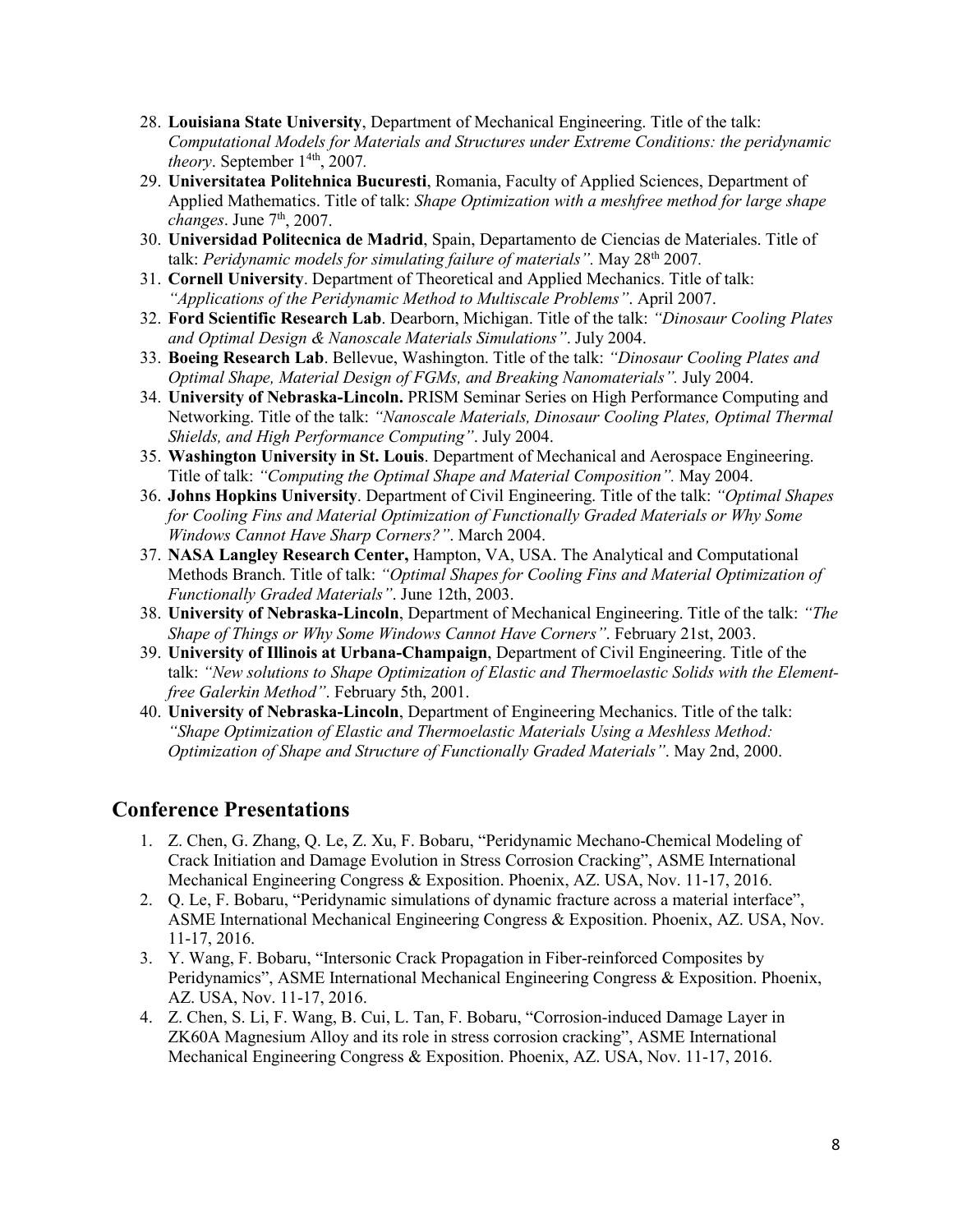- 5. Z. Chen, D. Bakenhus, F. Bobaru, "Advantages of using the constructive peridynamic kernel for elasticity", ASME International Mechanical Engineering Congress & Exposition. Phoenix, AZ. USA, Nov. 11-17, 2016.
- 6. F. Bobaru, Z.Chen, G. Zhang, "Peridynamic Modeling of Corrosion Damage", Corrosion 2016 (NACE International), March 6-10, 2016, Vancouver, BC, Canada.
- 7. F. Bobaru, Y. Wang, G. Zhang, Z. Xu, Z. Cheng, "Peridynamic modelling of dynamic fracture in FGMs and static and fatigue cracking", The 24th International Congress of Theoretical and Applied Mechanics, August 21-26, 2016, Montreal, Canada.
- 8. Z. G. Chen, G. Zhang and F. Bobaru, "Quantitative Prediction of 2D Pitting Corrosion by Peridynamic Corrosion Modeling", International Mechanical Engineering Congress & Exposition 2015, Nov. 13-19, 2015, Houston, TX, USA.
- 9. Z. G. Chen and F. Bobaru, "Peridynamic Modeling of Pitting Corrosion Damage", International Mechanical Engineering Congress & Exposition 2015, Nov. 13-19, 2015, Houston, TX, USA.
- 10. G. Zhang, Z. Xu, F. Bobaru. "Peridynamic modeling of mixed trans and intergranular fracture in silicon", International Mechanical Engineering Congress & Exposition. Houston, TX. USA, Nov. 13-19, 2015.
- 11. G. Zhang, Y. Wang, F. Bobaru. "Peridynamic modeling of mixed trans and intergranular fracture in polycrystalline ceramics", International Mechanical Engineering Congress & Exposition. Houston, TX. USA, Nov. 13-19, 2015.
- 12. Q. V. Le, F. Bobaru, "Correcting the surface/interface effect in peridynamics: applications to elasticity, fracture, and material interfaces", ASME 2015 International Mechanical Engineering, Houston, TX, Nov. 13-19, 2015.
- 13. Q. V. Le, F. Bobaru, "Surface and Interface Effects in Peridynamics", Nonlocal Models in Mathematics, Computation, Science, and Engineering Conference, Oak Ridge, TN, Oct. 26-28, 2015.
- 14. F. Bobaru, G. Zhang. "Transition from damage to localized cracks in dynamic fracture of polycrystalline ceramics", X-DMS 2015 eXtended Discretization MethodS, Ferrara, Italy, Sept. 9-11, 2015.
- 15. Q. V. Le, F. Bobaru, "Correcting the surface effect in peridynamics: applications to elasticity, fracture, and material interfaces", The 13th US National Congress on Computational Mechanics, San Diego, CA, July 26-30, 2015.
- 16. Y. Wang , G. Zhang, F. Bobaru, "Evaluation of peridynamic models for damage and failure in fiber reinforced composites", The 13th US National Congress on Computational Mechanics, San Diego, CA, July 26-30, 2015.
- 17. F. Bobaru and Z. Chen, "Corrosion damage modeling with peridynamics" , the 2015 International Conference on Computational & Experimental Engineering and Sciences, Reno, Nevada, July 20- 24, 2015.
- 18. F. Bobaru and G. Zhang. "Why do cracks branch? A peridynamic investigation", the 2015 International Conference on Computational & Experimental Engineering and Sciences, Reno, Nevada, July 20-24, 2015.
- 19. Z. G. Chen and F. Bobaru, "Peridynamic Modeling of Pitting Corrosion Damage", ASME 2015 Applied Mechanics and Materials Conference, McMAT2015, Seattle, WA, USA, June 29-July 1, 2015.
- 20. Z. G. Chen and F. Bobaru. "Peridynamic Modeling of Pitting Corrosion Damage, 13th US National Congress on Computational Mechanics, July 26-30, 2015, San Diego, CA, USA.
- 21. Z. Chen, F. Bobaru. "Peridynamic modeling of porous materials: wave propagation and mechanical properties", Engineering Mechanics Institute Conference, June 16-19, Stanford University, CA 2015.
- 22. Z. G. Chen and F. Bobaru Peridynamic modeling of pitting corrosion damage", Engineering Mechanics Institute Conference, June 16-19, Stanford University, CA 2015.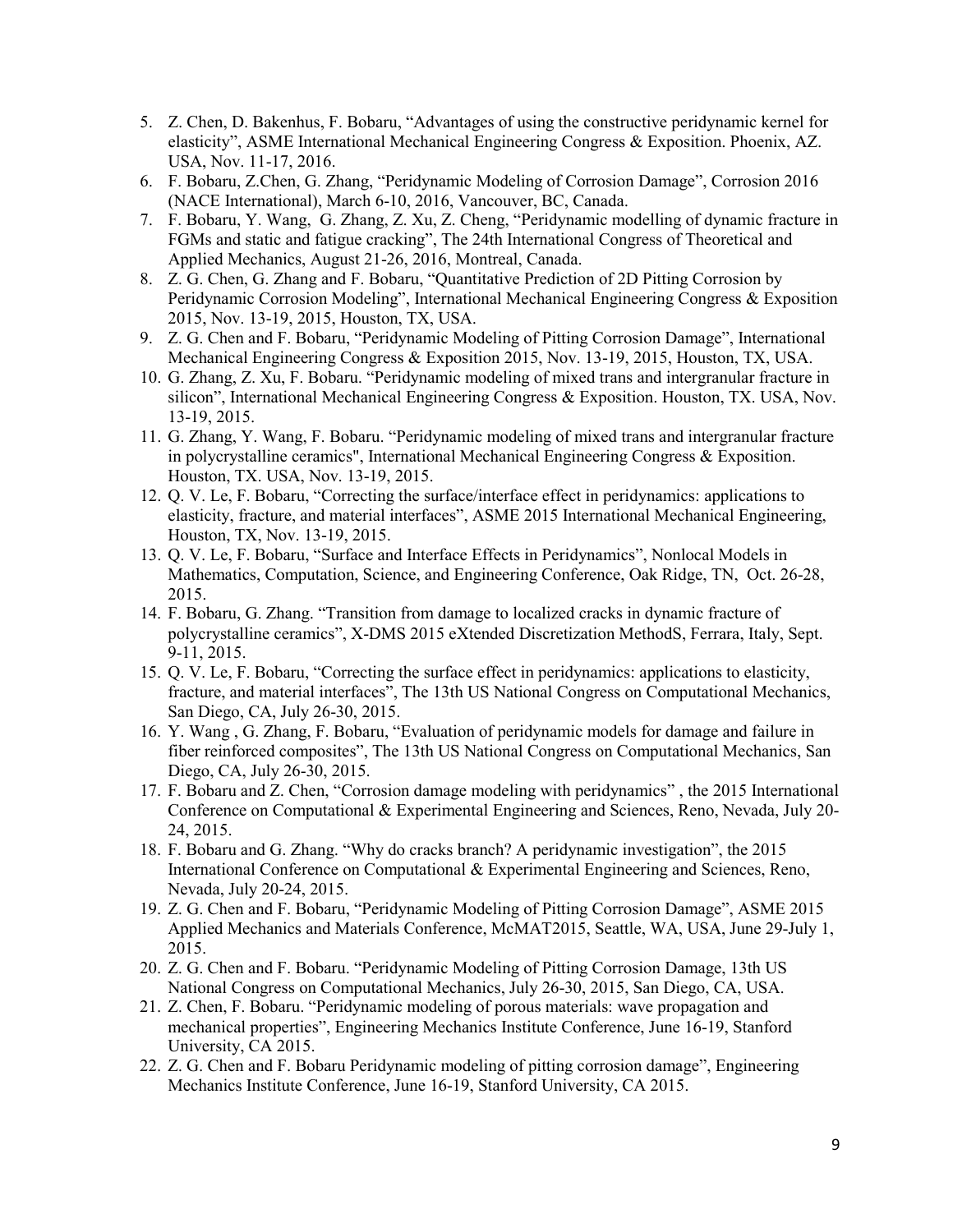- 23. F. Bobaru, G. Zhang, On crack branching in dynamic brittle fracture: results from a peridynamic approach,
- 24. F. Bobaru, G. Zhang. "Peridynamic modeling of crack branching and impact on polycrystalline ceramics", CFRAC 2015, the Fourth International Conference on Computational Modeling of Fracture and Failure of Materials and Structures, Ecole Normale Supérieure de Cachan (Paris), France, June 3-5, 2015.
- 25. F. Bobaru, Y. Wang, G. Zhang. "Dynamic effects in unidirectional fiber-reinforced composites: a peridynamic analysis", CFRAC 2015, the Fourth International Conference on Computational Modeling of Fracture and Failure of Materials and Structures, Ecole Normale Supérieure de Cachan (Paris), France, June 3-5, 2015.
- 26. F. Bobaru, Y. Wang, J. Yu, J. Wright, C.F. Yen. "On the morphology of dynamic cracks surfaces and how to resolve them computationally", CFRAC 2015, the Fourth International Conference on Computational Modeling of Fracture and Failure of Materials and Structures, Ecole Normale Supérieure de Cachan (Paris), France, June 3-5, 2015.
- 27. Z. Chen, **F. Bobaru**, "Peridynamic Modeling of Corrosion Damage". The 17th US National Congress of Theoretical and Applied Mechanics, East Lansing, MI, June 15-20, 2014.
- 28. F. Bobaru, G. Zhang<sub>2</sub>, "Reasons for Using Nonlocal/Peridynamic Models in Dynamic Brittle Fracture". The 17th US National Congress of Theoretical and Applied Mechanics, East Lansing, MI, June 15-20, 2014.
- 29. **F. Bobaru**, Y. Wang, J. Yu, C. Yen. "Prediction of roughness in transverse crack surfaces from impact on a glass-polycarbonate two-layer system". The 38th International Conference and Exposition on Advanced Ceramics and Composites, Daytona Beach, FL, Jan. 26-31, 2014.
- 30. **F. Bobaru**, Y. Wang, J. Yu, C-F. Yen, "Explaining How Cracks Initiate and Grow in a Thin Glass Plate from Impact: A Peridynamic Analysis". The 17th US National Congress of Theoretical and Applied Mechanics, East Lansing, MI, June 15-20, 2014.
- 31. **F. Bobaru,** Y. Wang, "Damage mechanisms and interactions in dynamically loaded fiberreinforced composites: peridynamic solutions". The ASME 2013 International Mechanical Engineering Congress and Exposition, IMECE 2013, November 15-21, 2013, San Diego, CA, 2013.
- 32. **F. Bobaru**, Y. Wang, J. Yu, C-F Yen, "Damage Evolution From Impact On Brittle Multi-layered Targets Modeled With Peridynamics". The ASME 2013 International Mechanical Engineering Congress and Exposition, IMECE 2013, November 15-21, 2013, San Diego, CA, 2013.
- 33. **F. Bobaru**, "The Role of Nonlocality in Crack Branching in Brittle Materials". The 12th U.S. National Congress on Computational Mechanics USNCCM12, Raleigh, North Carolina, July 22- 25, 2013.
- 34. **F. Bobaru**, Y. Wang, "Flux-Corrected Transport for Peridynamics". The 12th U.S. National Congress on Computational Mechanics USNCCM12, Raleigh, North Carolina, July 22-25, 2013.
- 35. Y. Wang**, F. Bobaru**, J. Yu, C-F Yen, "Evolution of Damage and Fragmentation Produced by Impact on a Thin Glass-Polycarbonate Plate System". The 12th U.S. National Congress on Computational Mechanics USNCCM12, Raleigh, North Carolina, July 22-25, 2013.
- 36. **F. Bobaru**, Y. Wang, "Intersonic Crack Propagation in Fiber-Reinforced Composites: a Peridynamic Approach", SIAM Conference on Mathematical Aspects of Materials Science, Philadelphia, PA, June 9-12, 2013.
- 37. **F. Bobaru**, "A Peridynamic Analysis of the Role of Elastic Waves in Controlling Dynamics Brittle Fracture", Workshop on Nonlocal Damage and Failure, San Antonio, Texas, March 11-12, 2013.
- 38. **F. Bobaru**, W. Hu, J. Yu, and C.F. Yen, "Brittle fracture evolution in projectile impact on a glass laminate: comparison between experiments and peridynamics results", the 37th International Conference & Exposition on Advanced Ceramics & Composites (ICACC 2013), January 27- February 1st, 2013, Daytona Beach, FL, 2013.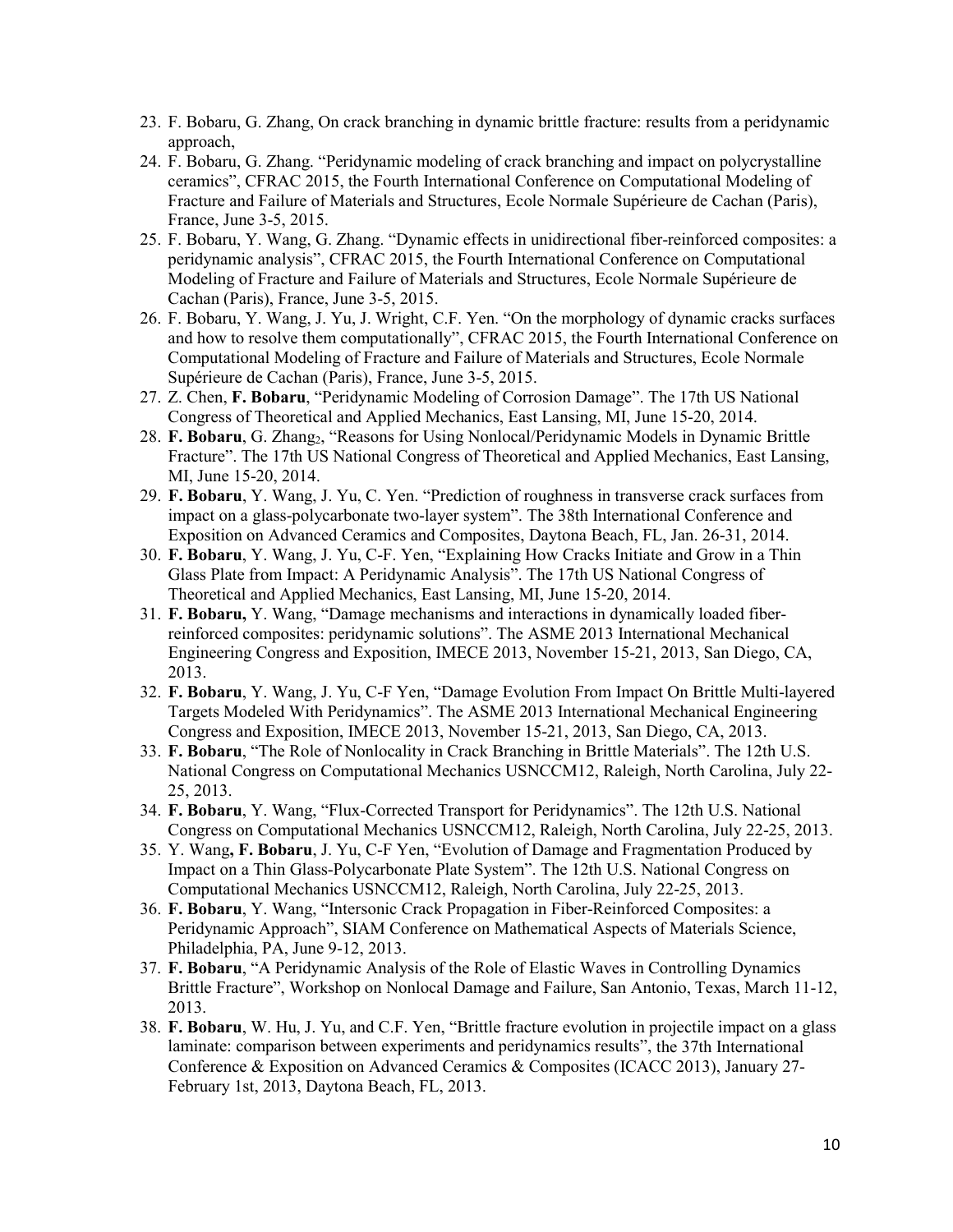- 39. **F. Bobaru**, "Transient heat transfer in bimaterial solids and in bodies with growing cracks", The ASME 2012 International Mechanical Engineering Congress and Exposition, IMECE 2012, November 9-15, 2012, Houston, TX, 2012.
- 40. W. Hu, S.A. Silling, and **F. Bobaru**, "Computing The Peridynamic J-Integral", The ASME 2012 International Mechanical Engineering Congress and Exposition, IMECE 2012, November 9-15, 2012, Houston, TX, 2012.
- 41. **F. Bobaru**, W. Hu, "Peridynamic modeling of fracture and fragmentation from high-velocity impact on glass plates", The ASME 2012 International Mechanical Engineering Congress and Exposition, IMECE 2012, November 9-15, 2012, Houston, TX, 2012.
- 42. **F. Bobaru**, "A nonlocal gradient in nonlinear optimization", The ASME 2012 International Mechanical Engineering Congress and Exposition, IMECE 2012, November 9-15, 2012, Houston, TX, 2012.
- 43. W. Hu and **F. Bobaru**, "Peridynamic modeling of intersonic crack propagation in an asymmetrically loaded unidirectional composite", *International Workshop on Computational Mechanics of Materials IWCMM XXII*, September 24 - 26, 2012, Baltimore, MD.
- 44. W. Hu, J. Yu, C.F. Yen, **F. Bobaru**, "Experiments and peridynamic modeling of impact on a thin glass plate with a polycarbonate backing", *International Workshop on Computational Mechanics of Materials IWCMM XXII*, September 24 - 26, 2012, Baltimore, MD.
- 45. **F. Bobaru**, W. Hu, "Coarse-grained peridynamic model for high-strain rate dynamic behavior of glassy polymers", *International Workshop on Computational Mechanics of Materials IWCMM XXII*, September 24 - 26, 2012, Baltimore, MD.
- 46. **F. Bobaru** , "The Importance of the inner problem in computational models of dynamic brittle fracture and why peridynamics works", *The 2012 SIAM Annual Meeting*, July 9-13, 2012, Minneapolis, MN, 2012.
- 47. S.A. Silling, **F. Bobaru**, and W. Hu, "The Peridynamic J-integral", *The 2012 SIAM Annual Meeting*, July 9-13, 2012, Minneapolis, MN, 2012.
- 48. **F. Bobaru**, W. Hu, and Y.D. Ha, "Nonlocal models and dynamic fracture: the role of stress waves on crack branching", *The 10th World Congress on Computational Mechanics*, 8-13 July, 2012, Sao Paolo, Brazil, 2012.
- 49. **F. Bobaru**, Y.D. Ha, and W. Hu, "Peridynamic Modeling of Dynamic Brittle Fracture in a Multi-Layered Glass System", *Society for the Advancement of Material and Process Engineering SAMPE 2012*, May 21-24, 2012, Baltimore, MD, 2012.
- 50. **F. Bobaru** and Y.D. Ha, "High Velocity Impact Induced Dynamic Brittle Fracture and Damage in Multi-Layered Glass: A Peridynamic Approach", Proceedings of *the ASME 2011 International Mechanical Engineering Congress & Exposition IMECE 2011*, November 11-17, 2011, Denver, CO, IMECE2011-64682, 2011.
- 51. **F. Bobaru** and W. Hu, "Computing dynamic loading effects on fracture and ultimate failure of fiber-reinforced composites", Proceedings of *the ASME 2011 International Mechanical Engineering Congress & Exposition IMECE 2011*, November 11-17, 2011, Denver, CO, IMECE2011-64650, 2011.
- 52. **F. Bobaru** and M. Duangpanya, "Transient Heat Transfer in Bodies With Evolving Discontinuities: A Peridynamic Approach", Proceedings of *the ASME 2011 International Mechanical Engineering Congress & Exposition IMECE 2011*, November 11-17, 2011, Denver, CO, IMECE-64670, 2011.
- 53. Y.D. Ha and **F. Bobaru**, "Dynamic Brittle Fracture captured with Peridynamics", Proceedings of *the ASME 2011 International Mechanical Engineering Congress & Exposition IMECE 2011*, November 11-17, 2011, Denver, CO, IMECE2011-65515, 2011.
- 54. **F. Bobaru** and M. Duangpanya, "Peridynamic transient heat flow in bodies with evolving discontinuities", American Mathematical Society 2011 Fall Central Section Meeting, Lincoln, NE, October 14-16, 2011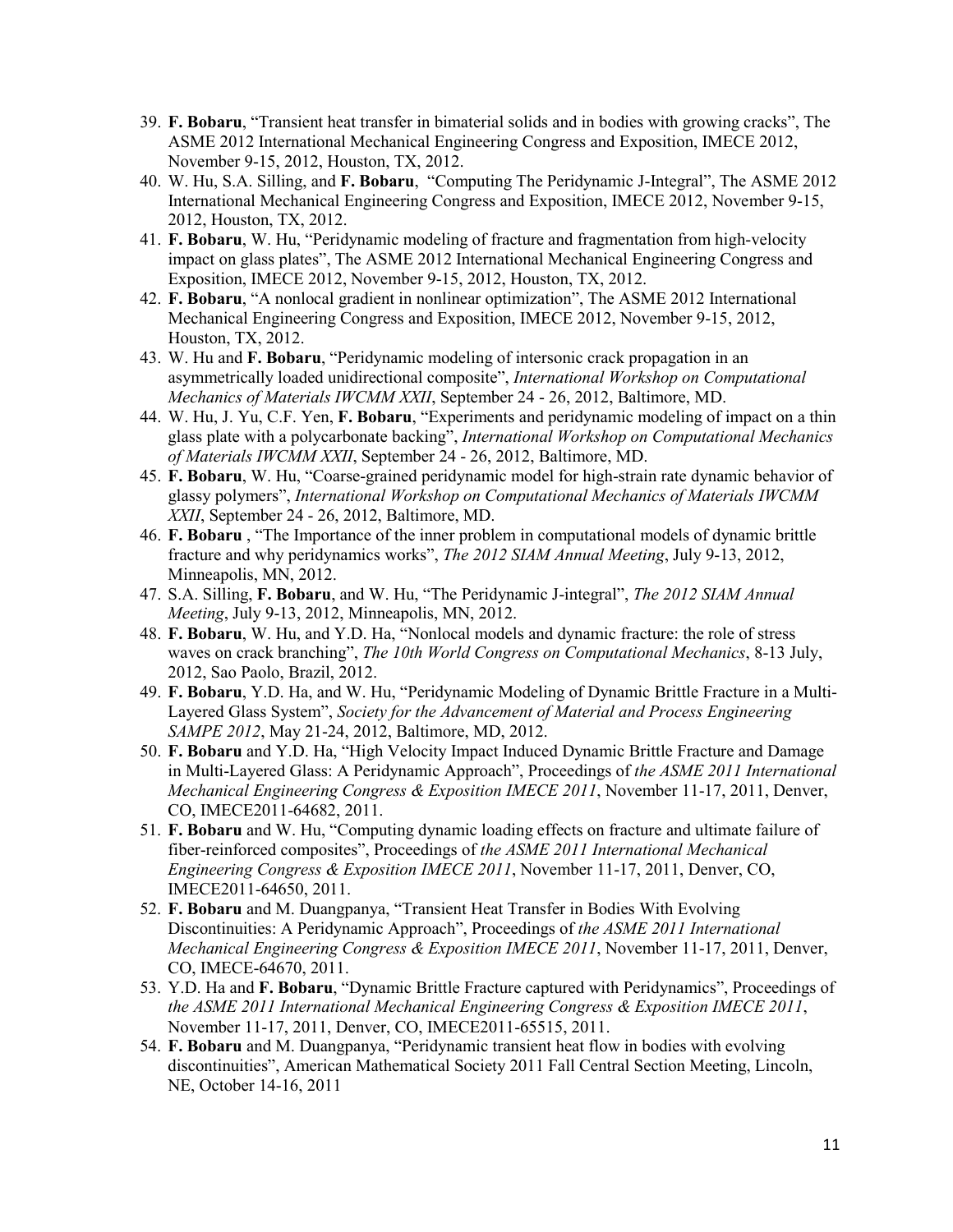- 55. **F. Bobaru** and M. Duangpanya, "A Peridynamic Formulation for Transient Heat Transfer in Bodies with Evolving Discontinuities", *The 11th U.S. National Congress on Computational Mechanics*, Minneapolis, MN, July 25-28, 2011.
- 56. Y.D. Ha, **F. Bobaru**, "Peridynamic Models for Dynamic Fracture and Damage in Multi-Layered Glass Induced by High Velocity Impact" *The 11th U.S. National Congress on Computational Mechanics*, Minneapolis, MN, July 25-28, 2011.
- 57. W. Hu,Y.D. Ha, **F. Bobaru**, "Dynamic Brittle Fracture and Damage in Unidirectional Fiber-Reinforced Composites with Peridynamics" *The 11th U.S. National Congress on Computational Mechanics*, Minneapolis, MN, July 25-28, 2011.
- 58. Y.D. Ha, S. Ganpule, **F. Bobaru**, R. Feng, "Fluid-Structure Interaction Models of Air Blast on Head", *The 47th Annual Technical Meeting of the Society of Engineering Science*, Iowa State University, IA, October 3-6, 2010.
- 59. W. Hu, **F. Bobaru**, Y.D. Ha, "Convergence and Scaling in Peridynamics for Modeling of Fiber-Reinforced Composites", *The 47th Annual Technical Meeting of the Society of Engineering Science*, Iowa State University, IA, October 3-6, 2010.
- 60. W. Hu, **F. Bobaru**, Y.D. Ha , "Modeling Dynamic Fracture and Damage in Unidirectional Fiber-Reinforced Composites with Peridynamics", *The 47th Annual Technical Meeting of the Society of Engineering Science*, Iowa State University, IA, October 3-6, 2010.
- 61. **F. Bobaru** and Y.D. Ha, "Nonlocal Models for Dynamic Fracture and Damage in Brittle Materials with Peridynamics" *The 47th Annual Technical Meeting of the Society of Engineering Science*, Iowa State University, IA, October 3-6, 2010.
- 62. A. Holmberg, N. Kleinschmit, R. Feng, Y.D. Ha, **F. Bobaru**, "Shock-Tube-Simulated Blast Wave Propagation and Interactions with Solid Structures ",*The 47th Annual Technical Meeting of the Society of Engineering Science*, Iowa State University, IA, October 3-6, 2010.
- 63. Y.D. Ha and **F. Bobaru**, "Crack Branching: Peridynamic Solutions for Dynamic Fracture Problems", Extended Abstract, *The 16th U.S. National Congress of Theoretical and Applied Mechanics,* State College, PA, June 27th-July 2nd, 2010.
- 64. W. Hu, **F. Bobaru**, and Y.D. Ha, "Convergence and Scaling in Peridynamics for Modeling of Fiber-Reinforced Composites", Extended Abstract, *The 16th U.S. National Congress of Theoretical and Applied Mechanics,* State College, PA, June 27th-July 2nd, 2010.
- 65. **F. Bobaru** and M. Duangpanya, "A Peridynamic Formulation for Thermal Transport", *The 16th U.S. National Congress of Theoretical and Applied Mechanics,* State College, PA, June 27th-July 2nd, 2010.
- 66. W. Hu, **F. Bobaru**, and Y.D. Ha, "Modeling Dynamic Fracture and Damage in Unidirectional Fiber-Reinforced Composites with Peridynamics", Extended Abstract, *The 16th U.S. National Congress of Theoretical and Applied Mechanics,* State College, PA, June 27th-July 2nd, 2010.
- 67. **F. Bobaru** and Y.D. Ha, "Peridynamic Models for Dynamic Fracture in Brittle Materials: Crack Branching Cascades and the Influence of the Loading Conditions", Extended Abstract, *The 16th U.S. National Congress of Theoretical and Applied Mechanics,* State College, PA, June 27th-July 2nd, 2010.
- 68. **F. Bobaru**, "The Dynamic Interaction between Granular Layers and Elastic Structures", keynote lecture, The *10th U.S. National Congress on Computational Mechanics*, Columbus, Ohio, July 16-19, 2009.
- 69. **F. Bobaru** and M. Duangpanya, "Peridynamics for transient heat transfer", The *10th U.S. National Congress on Computational Mechanics*, Columbus, Ohio, July 16-19, 2009.
- 70. Y.D. Ha **and F. Bobaru** "Adaptivity in peridynamics for crack propagation" The *10th U.S. National Congress on Computational Mechanics*, Columbus, Ohio, July 16-19, 2009.
- 71. W. Hu and **F. Bobaru**, "Modeling Fracture in Fiber-reinforced Composites with Peridynamics" The *10th U.S. National Congress on Computational Mechanics*, Columbus, Ohio, July 16-19, 2009.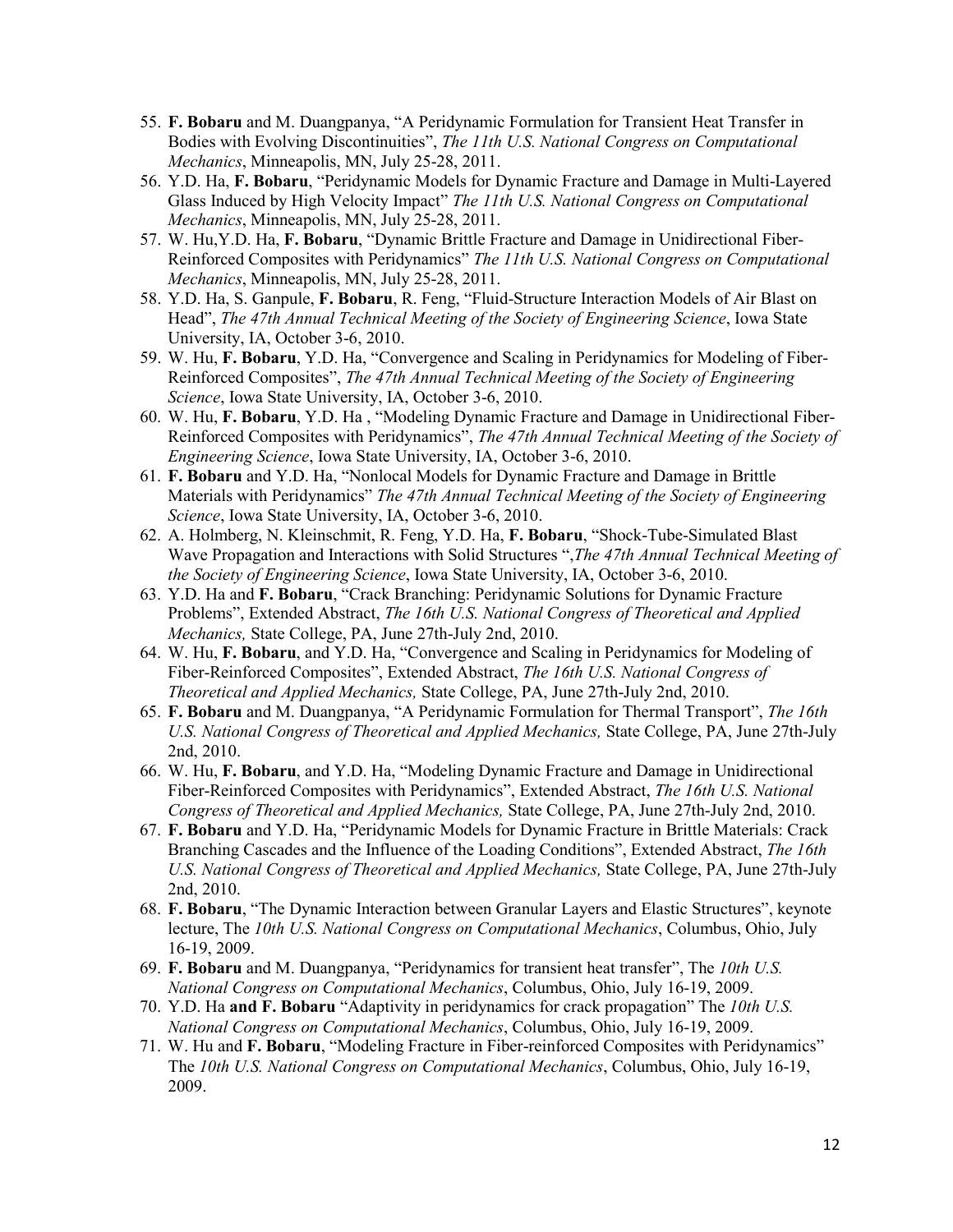- 72. **F. Bobaru**, L.F. Alves, "Crack branching with peridynamics", *The 2008 ASME International Mechanical Engineering Congress and Exposition*, Boston, MA, October 31-November 6, 2008.
- 73. **F. Bobaru**, Transient heat transfer with peridynamics, *The 2008 ASME International Mechanical Engineering Congress and Exposition*, Boston, MA, October 31-November 6, 2008.
- 74. **F. Bobaru**, M. Duangpanya, "Peridynamic Models for Heat Conduction and Thermoelastic Fracture", *The 45th Annual technical Meeting of the Society of Engineering Science*, Urbana-Champaign, IL, October 12-15, 2008.
- 75. **F. Bobaru**, L.F. Alves, "Predictive Peridynamic Models for Dynamic Fracture", *The 45th Annual technical Meeting of the Society of Engineering Science*, Urbana-Champaign, IL, October 12-15, 2008.
- 76. **F. Bobaru**, L.F. Alves, S.A. Silling, A. Askari, "Dynamic Crack Branching and Adaptive Refinement in Peridynamics", *The 8th World Congress on Computational Mechanics WCCM8*, Venice, Italy, June 30-July 4, 2008.
- 77. **F. Bobaru**, K. Rattanadit, K. Promratana, and Turner, J.A., "Behavior Of Granular Layers In Bending", *The Inaugural International Conference of the Engineering Mechanics Institute, EM08*, Minneapolis, Minnesota, May 19-21, 2008.
- 78. **F. Bobaru,** L. Alves, S.A. Silling, and E. Askari, "Dynamic Crack Propagation And Crack Branching With Peridynamics", *The Inaugural International Conference of the Engineering Mechanics Institute, EM08*, Minneapolis, Minnesota, May 19-21, 2008.
- 79. **F. Bobaru**, M. Yang, L. Alves, S.A. Silling, and E. Askari, "Adaptivity, Convergence, and Multiscale Modeling with Peridynamics", *SIAM Conference on Mathematical Aspects of Materials Science*, Philadelphia, PA, May 11-14, 2008.
- 80. **F. Bobaru**, M. Yang, L. Alves, "Adaptivity, Convergence, and Multiscale Modeling with Peridynamics", *The 2007 ASME International Mechanical Engineering Congress and Exposition*, Seattle, WA, November 11-15, 2007.
- 81. **F. Bobaru**, W. Xie, "Impact and Spallation Modeling in Brittle Solids Using Peridynamics", *The 2007 ASME International Mechanical Engineering Congress and Exposition*, Seattle, WA, November 11-15, 2007.
- 82. **F. Bobaru**, K. Rattanadit, J.A. Turner, "Coupled DEM-FEM for Modeling Particle-Size Dependence in the Dynamics of Granular Layers on Vibrating Elastic Plates", *The 2007 ASME International Mechanical Engineering Congress and Exposition*, Seattle, WA, November 11-15, 2007.
- 83. J.A. Turner, E.L. Zamora, F. Bobaru, "Dissipation in Vibrating Granular Layers", *The 2007 ASME International Mechanical Engineering Congress and Exposition*, Seattle, WA, November 11-15, 2007.
- 84. **F. Bobaru**, M. Yang, L. Alves, S.A. Silling, E. Askari, "Convergence, Adaptive Refinement, and Multiscale Modeling for Peridynamics", *The 44th Annual Technical Meeting of the Society of Engineering Science*, College Station, Texas, October 21<sup>st</sup> -24<sup>th</sup>, 2007
- 85. **F. Bobaru**, "Adaptive refinement in peridynamics for multiscale material models", *The 6th Congress of Romanian Mathematicians*, Bucharest, Romania, June 28<sup>th</sup> - July 4<sup>th</sup>, 2007.
- 86. **F. Bobaru,** K. Rattanadit, and J. Turner, "Coupled DEM-FEM for Modeling Granular Layers on Vibrating Elastic Plates", *Second International Conference on Computational Methods for Couple Problems in Science and Engineering*, Ibiza, Spain, May 20<sup>th</sup>-24<sup>th</sup> 2007.
- 87. **F. Bobaru**, S.A. Silling, M. Yang, L.F. Alves, "Adaptivity and Multiscale Modeling with Peridynamics: Applications to High Velocity Penetration of Sands" *The 17th Army Solid Mechanics Conference*, Baltimore, MD, April 3rd -5th, 2007.
- 88. **F. Bobaru**, W. Xie<sub>1</sub>, M. Yang<sub>3</sub>, S.A. Silling, "Impact and Spallation Modeling in Brittle Solids using Peridynamics", *The 17<sup>th</sup> Army Solid Mechanics Conference*, Baltimore, MD, April 3<sup>rd</sup> -5<sup>th</sup>, 2007.
- 89. **F. Bobaru**, S.A. Silling, "Peridynamics Fracture of Polycrystalline Ceramics", *The 7th World Congress on Computational Mechanics*, Los Angeles, California, July 16-22, 2006.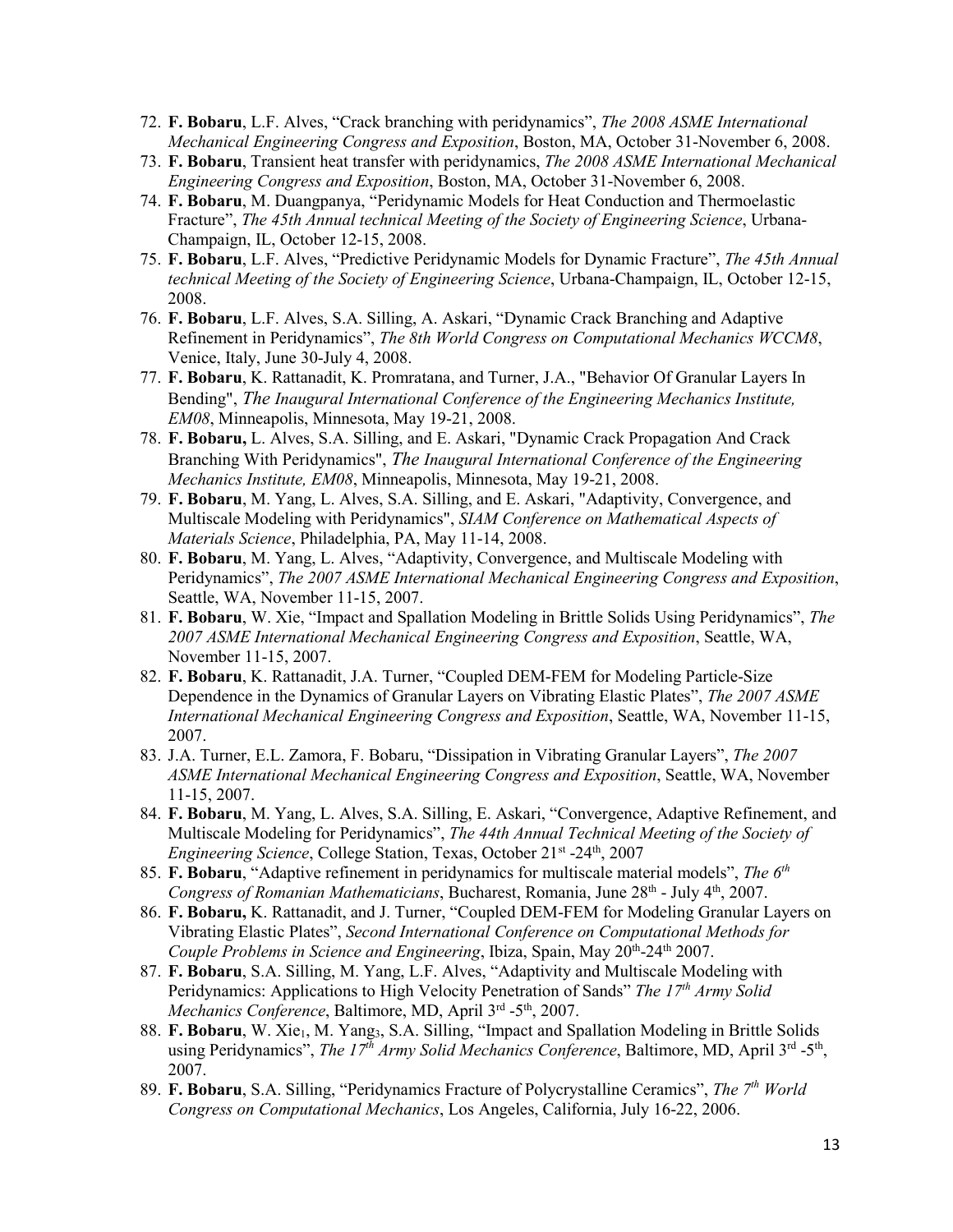- 90. **F. Bobaru**, K. Rattanadit, J. Turner, L. Yang, W. Kang, "DEM And Coupled DEM-FEM For Modeling The Dynamics Of Granular Media Interaction With Elastic Thin Plates" *The 7th World Congress on Computational Mechanics*, Los Angeles, California, July 16-22, 2006.
- 91. **F. Bobaru,** W. Kang, K. Rattanadit, J.A. Turner, L. Yang, "Numerical modeling for the resonant behavior of elastic plates loaded with granular layers", presented at the 15th U.S. National Congress on Theoretical and Applied Mechanics, Boulder, Colorado, June 25- 30, 2006.
- 92. J. A. Turner, W. Kang, **F. Bobaru**, K. Rattanadit, and L. Yang "Effect of Particle Size on the Vibration of Plates Loaded with Granular Material" abstract at the 15th U.S. National Congress on Theoretical and Applied Mechanics, Boulder, Colorado, June 25- 30, 2006.
- 93. **F. Bobaru**, S.A. Silling, "Increasing Toughness And Strength Of Continuous Nanofiber Networks", the 2005 *ASME International Mechanical Engineering Congress and Exposition*, Orlando, Florida, 5-11 November, 2005.
- 94. **F. Bobaru**, W. Xie, S.A. Silling, "Convergence and Wave Propagation in Peridynamic Models", *8th U.S. National Congress on Computational Mechanic*s, Austin, Texas, July 25-27, 2005.
- 95. **F. Bobaru**, "Shape Optimization over a Fixed Grid using the Element-free Galerkin Method for Large Shape Changes", WCSMO6, The *6th World Congress on Structural and Multidisciplinary Optimization*, Rio de Janeiro, May 30<sup>th</sup>- June 3<sup>rd</sup>, 2005.
- 96. **F. Bobaru**, S.A. Silling, and H. Jiang<sub>2</sub>, "Peridynamic fracture and damage modeling of membranes and nanofiber networks", *The XI International Conference on Fracture*, Turin, Italy, March 20-25, 2005.
- 97. S. A. Silling and **F. Bobaru**. "Mechanics of Peridynamic Membranes" in *Proceedings of the Society of Engineering Science 2004 Annual Meeting*, October 10-13, Lincoln, Nebraska.
- 98. **F. Bobaru**, H. Jiang, and S. A. Silling. "Dynamics and damage analysis of networks of randomly oriented nanofibers with the peridynamic method", in *Proceedings of the Society of Engineering Science 2004 Annual Meeting*, October 10-13, Lincoln, Nebraska.
- 99. **F. Bobaru** and H. Jiang, "Optimization of Functionally Graded materials with Temperature Dependent Properties. A Meshfree Solution". *The XXI International Congress of Theoretical and Applied Mechanics*, August 2004, Warsaw, Poland.
- 100. **F. Bobaru** and S.A. Silling, "Peridynamic 3D models of nanofiber networks and carbon nanotube-reinforced composites", at the *8th International Conference on Numerical Methods in Industrial Forming Processes*, Columbus, Ohio (2004).
- 101. **F. Bobaru** and H. Jiang, "Optimal Functionally Graded Materials for Thermal Shields and Medical Implants". In the *Proceedings of the 2004 Nebraska Academy of Sciences Annual Meeting*.
- 102. **F. Bobaru**, "Peridynamic Models of Nanofiber Networks", poster presented at the NSFsponsored *USACM Workshop on Computational Nanomechanics of Materials*, April 2004.
- 103. **F. Bobaru** and H. Jiang, "Optimal Material Composition of Functionally Graded Materials via a Meshfree Approach". Presented at the *2003 ASME International Mechanical Engineering Congress and R&D Expo*, IMECE 2003, Washington D.C., November 15-21, 2003.
- 104. **F. Bobaru** and S. Silling, "Modeling and Simulation of Nanofiber Porous Membranes and Carbon Nanotube-reinforced Composites". Presented at the *2003 SIAM Conference on Mathematics for Industry: Challenges and Frontiers*, Toronto, Canada, October 13-15, 2003.
- 105. **F. Bobaru** and H. Jiang, "Meshfree Method in Optimal Design of Functionally Graded Materials". Presented at the *Seventh U.S. National Congress on Computational Mechanics*, Albuquerque, New Mexico, July 27-31, 2003.
- 106. **F. Bobaru** and S. Rachakonda, "Optimal shapes for natural convection cooled thermal fins: a meshfree approach to inverse optimal design". Presented at the *Second M.I.T. Conference on Computational Fluid and Solid Mechanics*, MIT campus, Cambridge, MA, USA, June 17 - 20, 2003.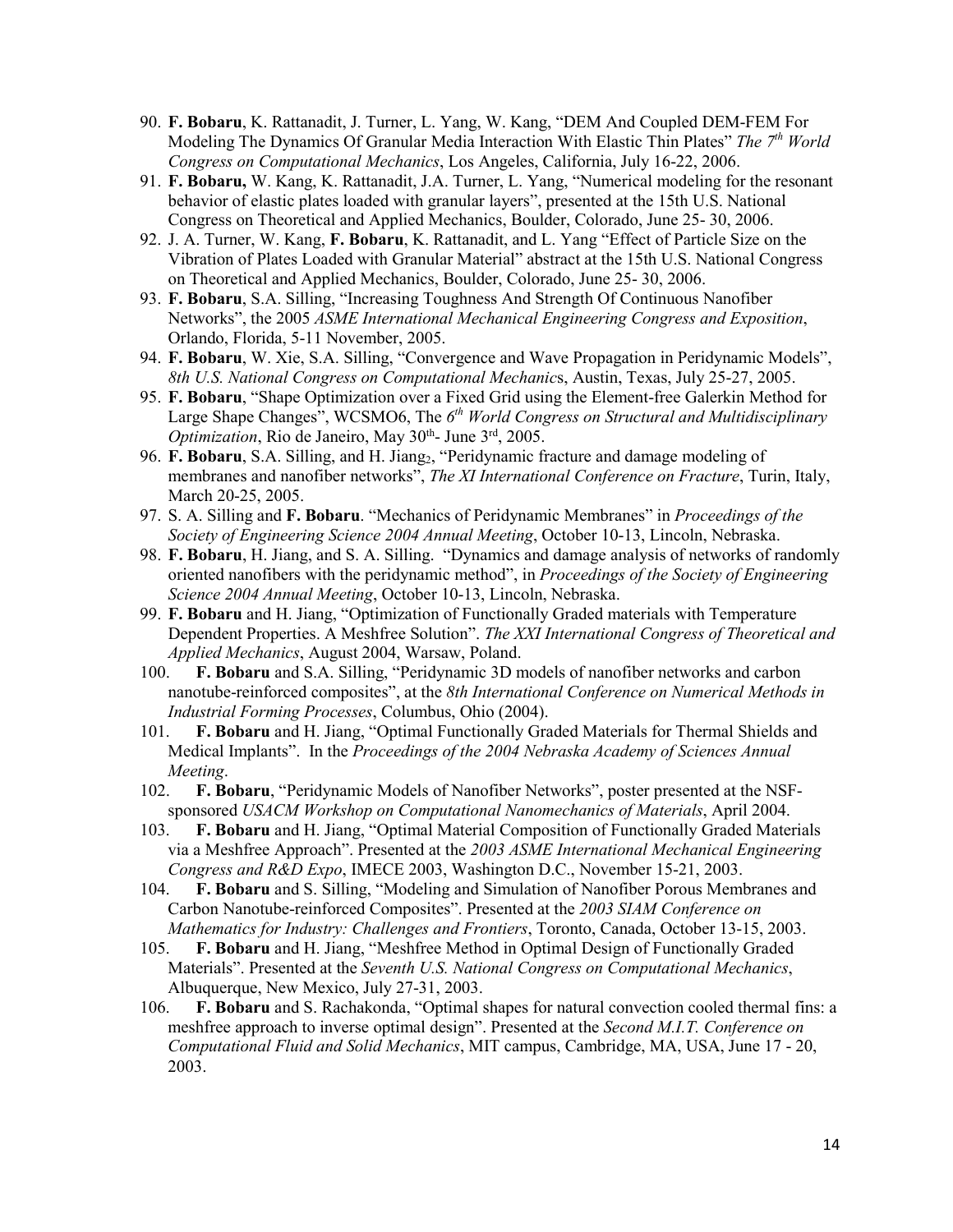- 107. **F. Bobaru** and S. Rachakonda, "Numerical Optimal Shape Design of Natural Convection Cooled Fins: Accounting for the Thermal Boundary Layer". *Presented at The 5th International Congress on Thermal Stresses and Related Topics*, Blacksburg, VA, USA, June 8-11, 2003.
- 108. **F. Bobaru** and S. Rachakonda, "Meshfree method with nodal integration in shape optimization of heat-transfer systems". *Presented at the Fifth World Congress On Structural And Multidisciplinary Optimization,* Lido di Jesolo-Venice, Italy, May 19-23, 2003.
- 109. **F. Bobaru**, "Shape design of thermal fins: a meshfree approach for varying convection parameters", *First International Conference on Design and Nature*, Udine, Italy, September 10- 12, 2002.
- 110. **F. Bobaru**, "Optimal Shape Design for Thermal Problems with Meshfree Methods", The *Fifth World Congress on Computational Mechanics*, Vienna, Austria, July 7-12, 2002.
- 111. **F. Bobaru**, "Optimal shape design of thermal fins with variable convection", The *14th US National Congress of Theoretical & Applied Mechanics*, Blacksburg, Virginia, June 23-28, 2002.
- 112. **F. Bobaru**, "A mixed formulation for discontinuous strains in elastic bi-materials with the element-free Galerkin method", Symposium on Computational Mechanics of Sharp Fronts and Interfaces, *The Sixth US National Congress on Computational Mechanics*, Dearborn, Michigan, August 4-6, 2001.
- 113. **F. Bobaru** and S. Mukherjee, "Element-free Galerkin for Shape Optimization of Linear Thermoelastic Solids", Symposium on Meshfree Methods, *The Sixth U.S. National Congress on Computational Mechanics*, Dearborn, Michigan, 2001.
- 114. **F. Bobaru** and S. Mukherjee, "Meshless Approach to Shape Optimization of Linear Thermoelastic Solids". Presented at the 2000 *ASME International Congress and Exposition*, Orlando, Florida, November 5-10, 2000.
- 115. **F. Bobaru** and S. Mukherjee, "Sensitivity Analysis and Shape Optimization using the Element-Free Galerkin Method". Presented at the Symposium on Meshfree Methods, *The Fifth U.S. National Congress on Computational Mechanics*, University of Colorado, Boulder, CO, USA, August, 4-6, 1999.

#### **Service activities**

- Editor of "Handbook of Peridynamic Modeling", Advances in Applied Mathematics, CRC Press/Taylor & Francis Group (2017).
- Symposium organizer for numerous IMECE, USACCM, SIAM congresses and conferences.
- Reviewer for over 40 journals

#### **Internally Funded Research Grants**

- 1. PRISM graduate student fellowship. UNL Modeling and Simulation Priority Program, Computer Science Department. PI: **F. Bobaru (100%)**. Dates: 01/01/04-05/30/04. Title: "Large Scale Simulations for Analysis and Optimal Design of Nanomaterials and Advanced Composites". Total amount: \$4,000.
- 2. Layman Award (UNL Office of Research). Dates: 07/01/03-06/30/04. PI: **F. Bobaru (100%)**. Amount awarded: \$9,088. Title: *"Materials and Shape Optimization of Metal-Ceramic Functionally Graded Materials with Applications to Medical Implants"*.
- 3. Faculty Seed Grant. UNL Research Council seed grant. Dates: 01/01/03-06/30/04. PI: **F. Bobar**u (100%). Total amount: \$10,000. Title: "Novel Methods for Computational Optimal Design of Materials and Structures".
- 4. Layman Award (UNL Office of Research). Dates: 05/30/01-06/01/02. PI: **F. Bobaru (100%)**. Total amount: \$7,500. Title: *"A mixed formulation for treating discontinuous strains in elastic bimaterials with a meshless method"*.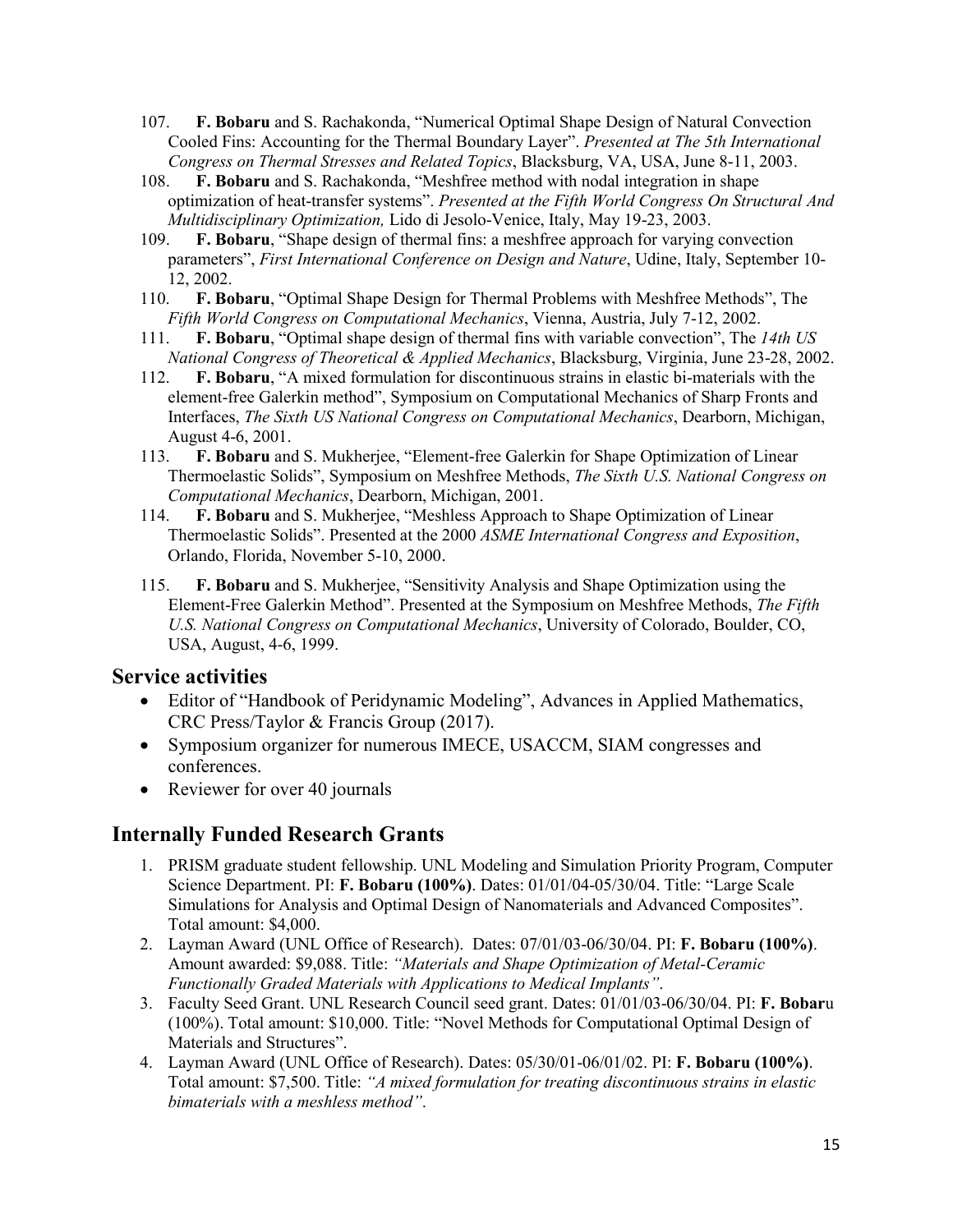#### **Externally Funded Research Grants**

- 1. MDA-STTR: PI: Intelligent Automation, Inc. Academic partner: **F. Bobaru**. Bobaru amount: \$15,500. Dates: 03/15/2016-03/14/2017.
- 2. ONR: PI: Ramesh Talreja (TAMU) (50%), co-PI: **F. Bobaru (50%)**. Title: Dates:01/01/2016- 12/30/2018. Total amount: \$518,521. Bobaru amount: \$245,556.
- 3. ONR: PI: **F. Bobaru (75%),** CO-pi: l. Tan (25%). Title: Peridynamic modeling of corrosion damage. Dates: 03/01/2015-03/01/2018. Total amount: \$595,000.
- 4. ARO. PI: **F. Bobaru (100%**). Dates: 05/15/2014-05/12/2016. Total amount: \$255,663.
- 5. AFOSR MURI: Co-PI **F. Bobaru (100%)** with 5 others. Title: "MURI center for material failure prediction through peridynamics". Dates: 06/30/2014-06/30/2019. Total amount: \$7.5 million, Bobaru amount: \$1 million.
- 6. HPTi/ARL. PI: **F. Bobaru (100%)**. Title: *" Peridynamic Models of Polycrystalline Ceramics"*. Dates: 03/01/2014-02/29/2015. Total amount: \$120,136.
- 7. Industrial Research Limited (New Zealand). UNL PI: **F. Bobaru** (100%). Title: *"Fast Physics-Based Fracture for Visual Effects"*. Dates: 01/01/2013-12/30/2014. Total amount: \$ 52,329.
- 8. HPTi/ARL. PI: **F. Bobaru (70%),** Co-PI: M. Negahban. Title: *"Validation of Peridynamic Models of Glassy Polymer Networks"*. Dates: 10/06/2011-08/30/2012. Total amount: \$173,136.
- 9. DOE Sandia National Laboratories. PI: **F. Bobaru (100%)**. Title: *"Adaptivity in Peridynamics: crack propagation*. Dates: 01/01/11-12/31/11. Total amount: \$10,398.
- 10. ARO. **PI: F. Bobaru (100%)**. Title: *"Predictive Models for Dynamic Brittle Fracture and Damage at High-velocity Impact in Multilayered Targets".* Dates: 08/15/2010-08/14/2014. Total amount: \$257,020.
- 11. DOE Sandia National Laboratories. PI: **F. Bobaru (100%)**. Title: *"Adaptivity in Peridynamics: reducing the wave reflections at transition zones*. Dates: 01/01/10-12/31/10. Total amount: \$25,000.
- 12. Boeing. PI: **F. Bobaru (100%).** Title: *"Adaptivity for fiber-reinforced composites in 2D peridynamics*". Dates: 07/01/08-06/30/09. Sponsor amount: \$38,085.
- 13. DOE Sandia National Laboratories. PI: **F. Bobaru (100%)**. Title: *"Adaptivity in Peridynamics*. Dates: 05/15/06-12/31/09. Total amount: \$269,880.
- 14. ARO-UNL Center for Trauma Mechanics. PI: **F. Bobaru (100%).** Title: "Cellular Structural Modeling". Dates: 10/01/08-09/30/10. Total amount: \$109,325.
- 15. ARL Blast Mitigation Program. PI: R. Feng. Co-PI: **F. Bobaru (50%).** Title: *"Dynamic Deformation and Failure of Polycrystalline AlON"*. Dates: 05/01/07-05/01/08. Total amount: \$100,000.
- 16. ARL Blast Mitigation Program. PI: J. Turner. Co-PI: **F. Bobaru (50%).** Title*: "Modeling of granular materials"*. Dates: 05/01/07-05/01/08. Total amount: \$100,000.
- 17. ARL Blast Mitigation Program. PI: J. Turner. Co-PI: **F. Bobaru (50%).** Title*: "Modeling of granular materials"*. Dates: 06/01/06-05/31/07. Total amount: \$60,000.
- 18. ARL Blast Mitigation Program4 . PI: J. Turner. Co-PIs: **F. Bobaru (50%)**, E Baesu. Title: *"Ultrasonic mine detection"*. Dates: 06/01/05-05/31/06. Total amount: \$75,000.
- 19. ARL Blast Mitigation Program4 . Type: External. PI: Y. Dzenis. Co-PIs: **F. Bobaru (15%)**, E Baesu. Title: *"Electrospinning of nanofibers"*. Dates: 06/01/05-05/31/06. Total amount: \$150,000.
- 20. ARL Blast Mitigation Program. PI: **F. Bobaru (34%**). Co-PIs: Y. Dzenis, E Baesu. Title: *"Mechanics of nanofiber networks"*. Dates: 06/01/04-05/31/05. Total amount: \$90,000.
- 21. ARL Blast Mitigation Program. PI: J. Turner. Co-PIs: **F. Bobaru (33%)**, E Baesu. Title: *"Ultrasonic mine detection"*. Duration: 06/01/04-05/31/05. Sponsor amount: \$75,000. Total amount: \$75,000.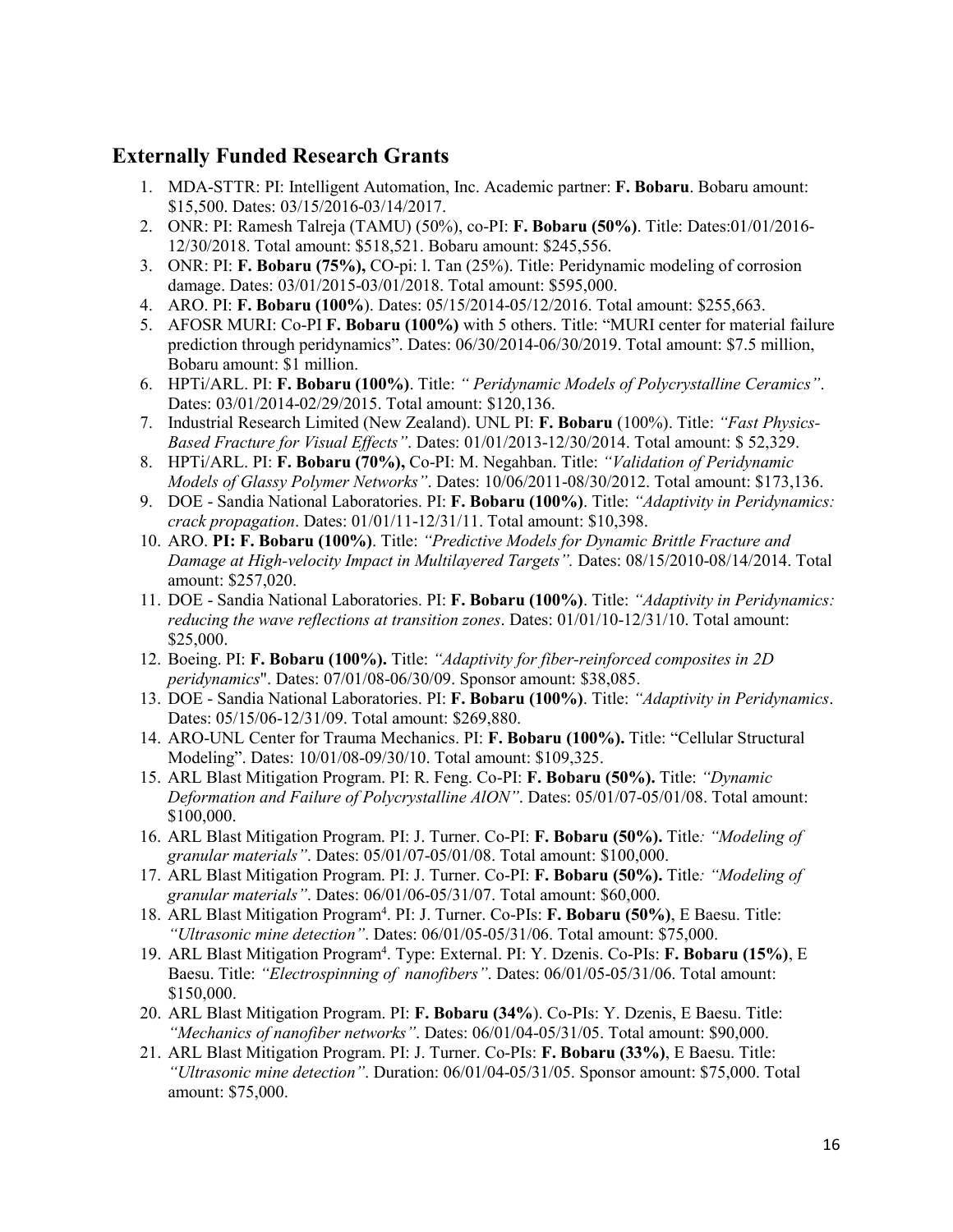- 22. NASA-Epscor grant. PI: **F. Bobaru (100%)**. Title: *"Optimal Design of FGMs for Thermal Protective Shields and Biomedical Implants"*, Dates: 05/01/03-08/30/04. Sponsor Amount: \$17,000. UNL cost share: \$17,000. Total amount: \$34,000.
- 23. DOE Sandia National Laboratory summer research grant. PI: **F. Bobaru (100%)**. Title: *"Peridynamic models of complex materials"*. Dates: 05/09/05-05/26/05. Total amount: \$15,000.
- 24. DOE Sandia National Laboratory CSRI summer research fellowship. PI: **F. Bobaru (100%)**. Co-PI: S.A. Silling. Title: *"Fracture with Peridynamics"*. Dates: 07/31/02-08/01/04. Total amount: \$45,000.

# **PhD Students supervised**

- 1. Javad Mehrmashhadi. Dissertation title: "*Peridynamic Models for the Influence of Microstructure and of Temperature in Dynamic and Quasi-Static Brittle Fracture*". May 2020. Fully supported as RA.
- 2. Shumin Li. Dissertation title: "*Diffusion-induced property modifications of magnesium alloy and aluminum*". Co-supervised with Dr. Li Tan. December 2016. Partially supported as RA.
- 3. Guanfeng Zhang. Dissertation title: "*Peridynamic Models for Fatigue and Fracture in Isotropic and in Polycrystalline Materials*". May 2017. Fully supported as RA.
- 4. Yenan Wang. Dissertation title: *"Peridynamic Studies of Interactions Between Stress Waves and Propagating Cracks in Brittle Solids"*, December 2015. Fully supported as RA.
- 5. Wenke Hu. Dissertation title: *"Peridynamic Models for Dynamic Brittle Fracture"* May 2012. Fully supported as RA.
- 6. Monchai Duangpanya. Dissertation title: *"A Peridynamic Formulation for Transient Heat Conduction in Bodies with Evolving Discontinuities"*. May 2011. Partially supported as RA.
- 7. Kitti Rattanadit. Dissertation title: *"Coupled DEM-FEM for Dynamic Analysis of Granular Systems in Bending".* May 2010. Partially supported as RA.

#### **PhD students currently in progress**

- 8. Siavash Jafarzadeh, Expected graduation date: August 2020.
- 9. Sina Niazi, expected graduation date: August 2020.
- 10. Jiangming Zhao, expected graduation date: December 2020.
- 11. Farzaneh Mousavi, expected graduation date: December 2020.
- 12. Longzhen Wang, expected graduation date: May 2021.

- **Other PhD students directly supervised**<br>13. Liwei Wu, Ph.D. student at Hohai University, China. Supported for 12-months as visiting scholar by the China Scholarship Council (2020).
	- 14. Shijun Zhao. Ph.D student at Hohai University, China. Supported for 12-months as visiting scholar by the China Scholarship Council (2018).
	- 15. Giulia Sarego. Ph.D. student at University of Padova, Italy. Supported by the European Union for a 6-month research experience at UNL (2015).
	- 16. Han Jiang. Ph.D. candidate, August 2002-December 2004. Fully supported as RA.
	- 17. Sompong Prachumchon. Ph.D. candidate, August 2007-August 2008.

#### **Master Students supervised**

- 1. Sneha Akula. Thesis title: "Peridynamic Modeling of Dynamic Fracture in Bio-Inspired Structures for High Velocity Impacts", May 2018
- 2. Tejaswita Patil. Thesis title: "Effect of Shot Peening on Stress Corrosion Behavior of Biodegradable Magnesium WE43", May 2018.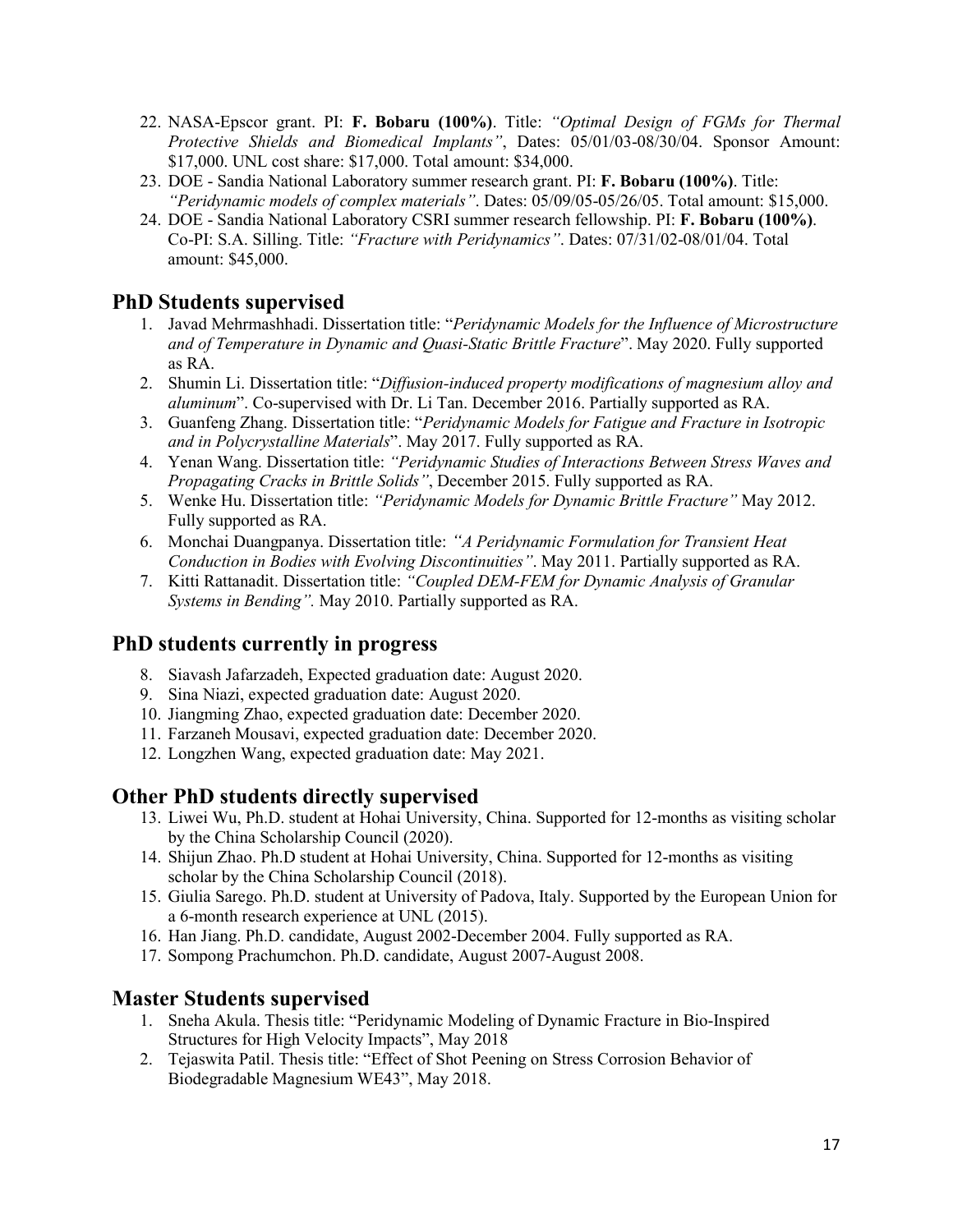- 3. Konlayut Promratana. Thesis title: "Granular Materials Behavior under Dynamic Excitations". December 2008.
- 4. Leonardo Frota Alves. Thesis title: "Adaptive Refinement for the Peridynamic Theory". August 2008.
- 5. Wei Xie. Thesis title: "Peridynamic flux-corrected transport algorithm for shock wave studies". August 2005.
- 6. Ravi Krishna Lakkaraju (co-supervisor Prof. S. Rohde, Mechanical Engineering, UNL). Thesis title: "Optimization of wear-resistant multilayer thin films using finite element analysis on stiff and compliant substrates". August 2005.
- 7. Srinivas Rachakonda. Thesis title: "Optimal shape design of thermal systems with meshfree methods over a fixed grid". December 2003.

#### **Non-thesis option Master students advised**

- 8. Rohit Koppal. December 2004. Project title: "Optimal design of connector beam for cell-phone technology".
- 9. Jeremiah Meints. December 2015. Project title: "Fracture in Functionally Graded Materials"

#### **Post-doctoral Research Associates Supervised**

- 1. Dr. M. Yang (2006-2007; now Associate Professor at North Dakota State University)
- 2. Dr. Y.D. Ha (2008-2010; now Associate Professor at Kusan Univ., Korea).
- 3. Dr. W. Hu (May-August 2012, now Senior Researcher at American Glass Research Inc., Pennsylvania).
- 4. Dr. Q.V. Le (2015-2016, now Senior Researcher at Siemens, Columbus, Ohio).
- 5. Dr. Y. Wang (2016, now Assistant Professor at Beijing University of Technology, China).
- 6. Dr. Z. Chen (2015-2017; now Professor at Huazhong Univ. of Science & Tech., China)
- 7. Dr. Z. Xu (2016; now Senior Researcher in Columbus, Ohio).

# **Journal Editorships**

- 1. Associate Editor: *Journal of Peridynamics and Nonlocal Modeling* (2019-present).
- 2. Member of Editorial Board: *International Journal of Composite Materials* (2012 present).
- 3. Guest Editor for Special Issue on "Peridynamics and Multiscale Modeling" in the *International Journal for Multiscale Computational Engineering*, Volume 9, Issue 6, 2011.
- 4. Guest Editor (with J.S. Chen and J.A. Turner) for Special Issue on "Advances in the Dynamics of Granular Materials" in the *Mechanics of Materials* journal, Volume 41, Issue 6, 2009.

# **Leadership Positions in International and National Organizations**

- 1. Vice-chair of CONCAM, the ASME Committee on Computing in Applied Mechanics (2019- 2021).
- 2. Lead Organizer of symposium on "Corrosion Damage and Stress Corrosion Cracking: Experiments, Modeling, and Computations" (with Nik Chawla, Arizona State Univ., John Foster, UT Austin, and Ziguang Chen, UNL) organized at the International Mechanical Engineering Congress & Exposition 2015, Nov. 13-19, 2015, Houston, TX, USA.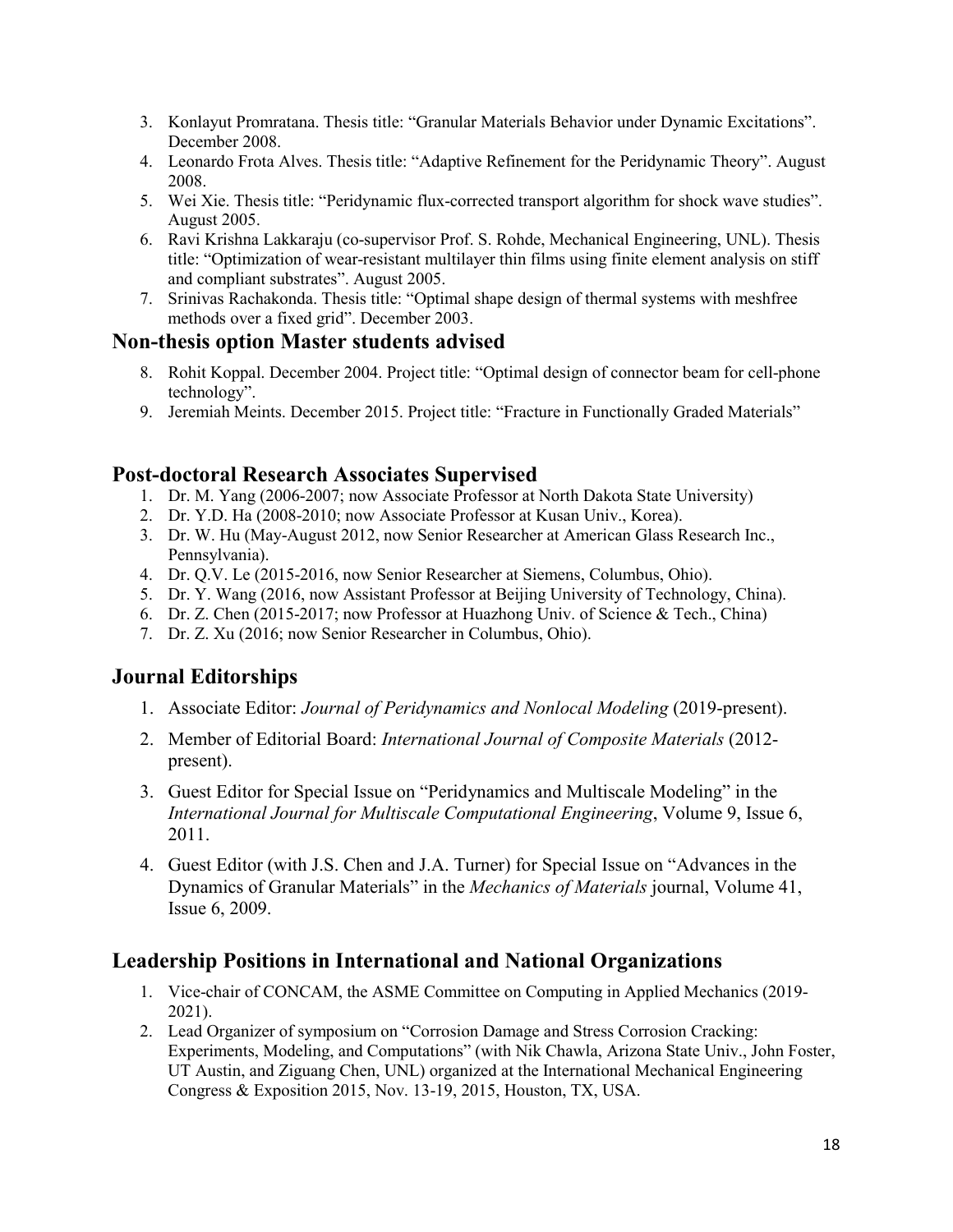- 3. Lead Organizer of symposium on *"Advances in Computational Modeling: a symposium in honor of Professor Subrata Mukherjee on the occasion of his receiving the ICCES Lifetime Achievement Medal and his 70th birthday*" (with Salil Kulkarni, IIT Bombay, and Glaucio Paulino, Georgia Tech) organized at the 2015 International Conference on Computational & Experimental Engineering and Sciences, Reno, Nevada, July 20-24, 2015.
- 4. Leading Organizer and Chair of the first "*Workshop on Nonlocal damage and Failure: Peridynamics and other Nonlocal Models*", sponsored by the US Association for Computational Mechanics, San Antonio, TX, March 11-12, 2013.
- 5. Organizer of the symposium on ""Advances in Nonlocal/Peridynamic Modeling: Symposium in Honor of Dr. Stewart A. Silling's 55th Birthday", organized at the *2012 International Mechanical Engineering Congress and Exposition*, Houston, Texas, November 9-15, 2012.
- 6. Main Organizer of the symposium on "Peridynamics and other Nonlocal Methods" at the *10th U.S. National Congress on Computational Mechanics*, Columbus, Ohio, July 16-19, 2009.
- 7. Main Organizer of the symposium on "Discrete and Continuum Models of Granular Materials, Powders, and Soils" (with J.S. Chen, UCLA, and J.A. Turner, UNL) at the *2007 International Mechanical Engineering Congress and Exposition,* Seattle, WA, November 11-16, 2007.
- 8. Main Organizer and chair of the symposium on "Advances In Computing The Dynamic Behavior Of Heterogeneous Materials" (with S. Ghosh, Ohio State University) at the *7th World Congress on Computational Mechanics*, Los Angeles, July 16-22, 2006.
- 9. Main Organizer and chair for symposium on "Computational Methods for Designing Micro and Nano Scale Systems" (with S. Mukherjee, Cornell University, and S.A. Silling, Sandia) at the *2005 ASME International Mechanical Engineering Congress & Exposition* Orlando, Florida, November 12-18, 2005.
- 10. Main Organizer and chair for symposium on "Advances in Computational Mechanics and Optimization: Symposium in honor of Prof. Subrata Mukherjee's 60th birthday" (with A. Chandra, Iowa State University, and G.H. Paulino, UIUC) at the *8th U.S. National Congress on Computational Mechanics*, Austin, Texas, July 25-27<sup>th</sup>, 2005.
- 11. Main Organizer and chair of the Symposium on "Mechanics of Fiber Networks and Fibrous Materials" (with Y. Dzenis, UNL, and E. Baesu, UNL) at the *41st Annual Meeting of the Society of Engineering Science*, Lincoln, Nebraska, October 10-13, 2004.
- 12. Organizer (with J.A. Turner, UNL) of the Graduate Student competition symposium, at the *41st Annual Meeting of the Society of Engineering Science,* Lincoln, Nebraska, October 10-13, 2004.
- 13. Main Organizer and chair of the Symposium on "Modeling and Design of Functionally Graded Materials"(with J.N. Reddy, Texas A&M, and G.H. Paulino, UIUC) at the *2003 ASME International Congress and Exhibition*, Washington, D.C., November 15-21, 2003.
- **14.** Chair of the "Thermal Analysis and Methods in Structures" session TA-10 at the *5th International Congress on Thermal Stresses and Related Topics*, Blacksburg, Virginia, June 8-11, 2003.
- **15.** Chair of the "Recent Advances in Functionally Graded Materials" symposium session at the *Seventh U.S. National Congress on Computational Mechanics*, Albuquerque, New Mexico, July  $28^{th} - 31^{st}$ , 2003.

#### **News articles and articles in professional journals on our research work on corrosion damage (2015)**

1. autotechnology.com

https://autotechnology.com/news/2015/03/university-of-nebraska-develops-new-corrosiontesting-method/

2. China Gateway to Corrosion and Protection (in Chinese)